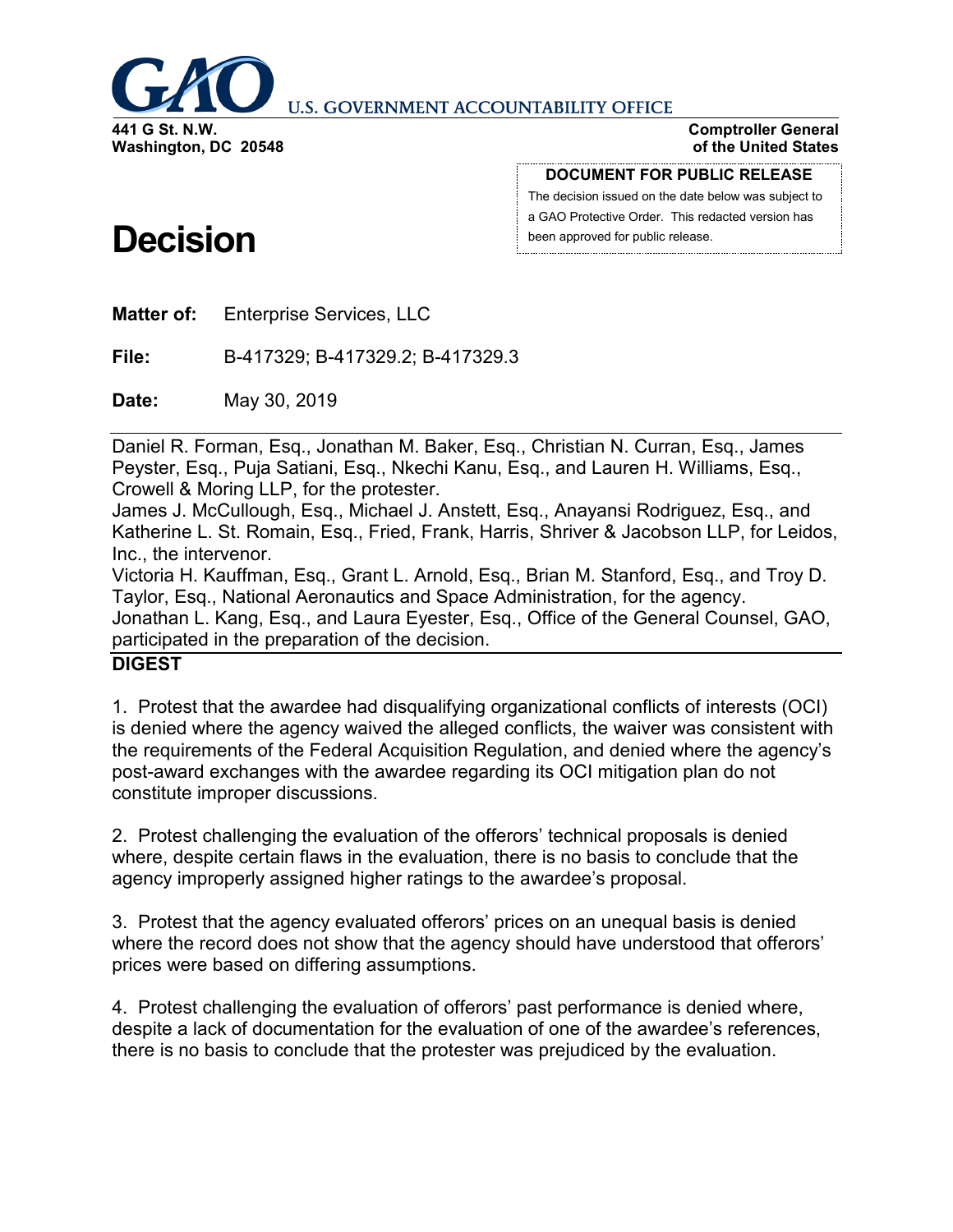# **DECISION**

Enterprise Services, LLC, of Herndon, Virginia, protests the award of a contract to Leidos, Inc., of Reston, Virginia, by the National Aeronautics and Space Administration (NASA), under request for proposals (RFP) No. 80NSSC18R0002, which was issued for end-user technology support services. Enterprise argues that NASA should have found Leidos' proposal ineligible for award based on organizational conflicts of interest (OCIs), and also argues that the agency unreasonably evaluated the protester's and intervenor's proposals under the technical, price, and past performance factors.

We deny the protest.

# BACKGROUND

NASA issued the RFP on February 1, 2018, seeking proposals for the NASA End-user Services and Technologies (NEST) contract. Agency Report (AR), Tab [1](#page-1-0)a, RFP, at 1.<sup>1</sup> The NEST contract will support NASA's End-user Services Program Office, which "oversees the portfolio of services and capabilities associated with the end-user services domain; this includes defining and executing overall strategy, roadmaps, standards, policies, investments, and projects." AR, Tab 1c, Performance Work Statement (PWS), at 5. The contractor will be required to meet the following requirements:

[Provide] all resources to acquire, provide, install, test, manage, plan, design, integrate, upgrade, operate, secure, and maintain all NASAapproved hardware and software in support of NASA's End User Computing hardware, Agency standard software suite, mobile [information technology (IT)] services, printers and multi-functional devices (MFDs), NASA service catalog of IT services and accessories, Tier 2 and 3 support, priority services (VIP), enhanced support services, and supporting infrastructure for all services as delineated in the NEST [PWS].

# Id. at 7.

The NEST contract will encompass and expand upon the services provided under the incumbent Agency Consolidated End-user Services (ACES) contract, which is currently being performed by Enterprise. $^2$  $^2$  COS at 2. In this regard, the RFP stated that the

(continued...)

<span id="page-1-0"></span> $1$  References to the RFP are to the portions provided in tabs 1a-1i of the agency report.

<span id="page-1-1"></span> $2$  The ACES contract was awarded to HP Enterprise Services, LLC on December 27, 2010. Contracting Officer's Statement (COS) at 2 n.1. In 2016, HP Enterprise Services, LLC changed its name to Enterprise Services, LLC. Protester's Response to GAO Questions, May 14, 2019, at 1. In 2017, Enterprise Services, LLC combined with Computer Sciences Corporation under a new corporate parent, DXC Technology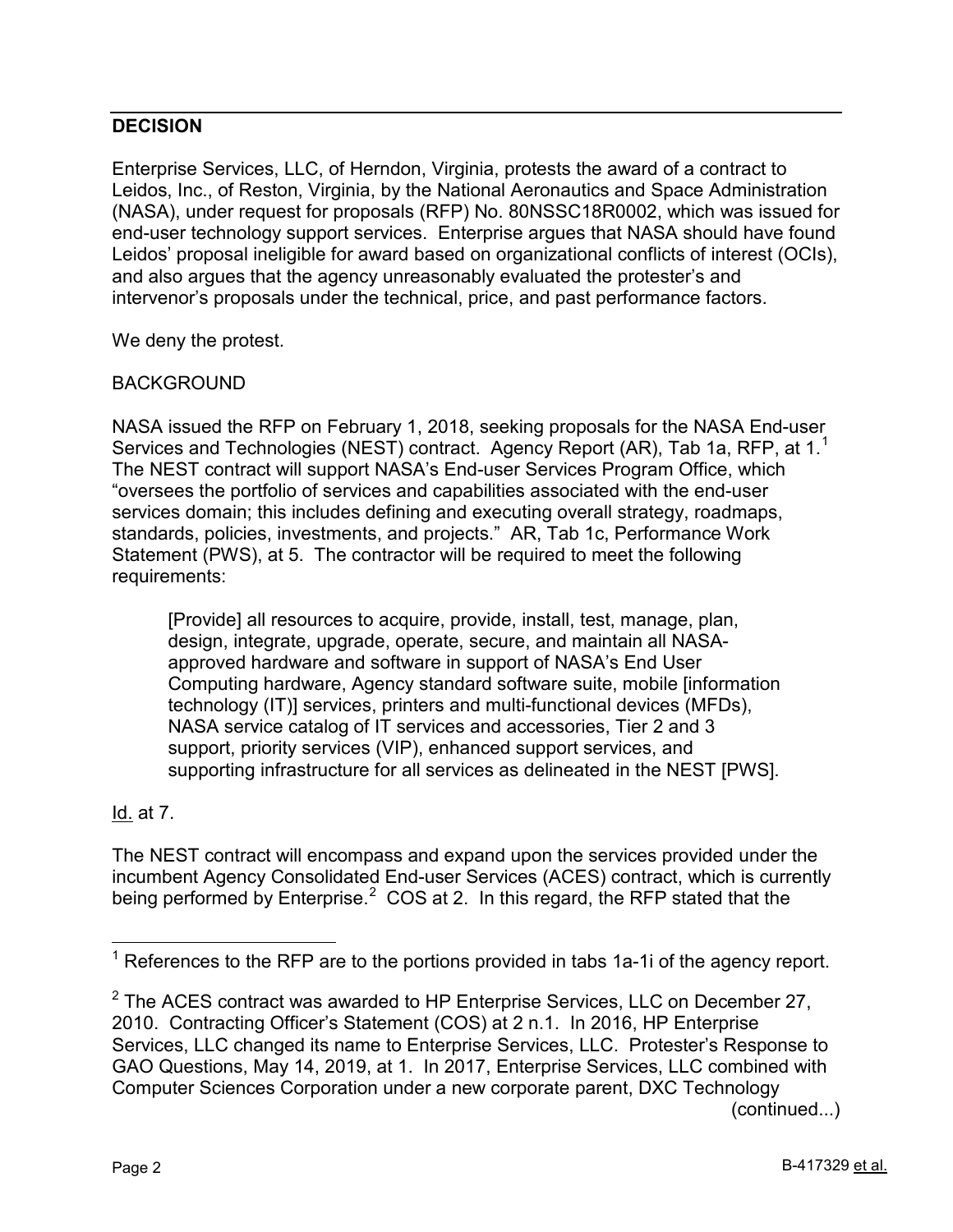agency viewed NEST as a "transformational contract," that "seeks to achieve the goals of supporting the NASA workforce in a device-agnostic, mobile friendly environment with built-in security and cloud-based resources." PWS at 5.

The solicitation anticipated the award of an indefinite-delivery, indefinite-quantity contract with a maximum ordering value of \$2.91 billion. RFP, Model Contract, at 15. The RFP provides for a base period of 2 years and three months, a 2-year option period, a 1-year option period, and five 1-year award term options, which may be exercised based on the contractor's achievement of performance goals. Id. at 21.

The RFP advised offerors that proposals would be evaluated on the basis of three factors: (1) mission suitability, (2) past performance, and (3) price. RFP at IV-3. Under the mission suitability factor, proposals were to be assigned up to 1,000 points, based on the evaluation of three subfactors: (1) technical approach (400 points), (2) management approach (500 points), and small business utilization (100 points). Id. at IV-5. For purposes of award, the mission suitability and past performance factors were "approximately equal in importance," and when combined, were "significantly more important" than price. Id. at IV-3.

NASA received proposals from four offerors, including Enterprise and Leidos, by the closing date of April [3](#page-2-0). AR, Tab 16, Source Evaluation Board (SEB) Report,  $3$  at 7. The agency evaluated the offerors' initial proposals, and established a competitive range consisting of Enterprise and Leidos. Id. The agency conducted oral discussions with Leidos on October 9, and with Enterprise on October 10. Id. at 8. The agency requested final proposal revisions (FPRs) from Leidos and Enterprise, which were received on October 29. Id. The SEB's evaluation of the offerors' FPRs was as follows: $4$ 

 $\overline{a}$ 

<span id="page-2-0"></span> $3$  NASA's agency report provided a briefing to the source selection authority (SSA), which comprised the final evaluation by the SEB. See AR, Tab 16, SEB Report.

<span id="page-2-1"></span> $4$  For the technical approach and management approach subfactors of the mission suitability factor, the agency assigned offerors' proposals one of the following ratings: excellent (91-100 percent of available points), very good (71-90 percent of available points), good (51-70 percent of available points), fair (31-50 percent of available points), or poor (0-30 percent of available points). RFP at IV-5. For the past performance (continued...)

<sup>(...</sup>continued)

Company (DXC). Id. at 1-2. In 2018, Enterprise Services, LLC and other subsidiaries of DXC were combined with Vencore, Inc. and KeyPoint Government Solutions, Inc. to become Perspecta Inc. Id. at 2. On November 1, 2018, Enterprise Services, LLC changed its name to Perspecta Enterprise Solutions LLC. Id. The protester advises that "[Enterprise] has continued as a legal entity under its new name and will perform the contract" if it prevails in this protest and is awarded the contract. Protest at 1 n.1. Although the record refers to the ACES contractor and the protester by various names, we refer to the protester as Enterprise for consistency.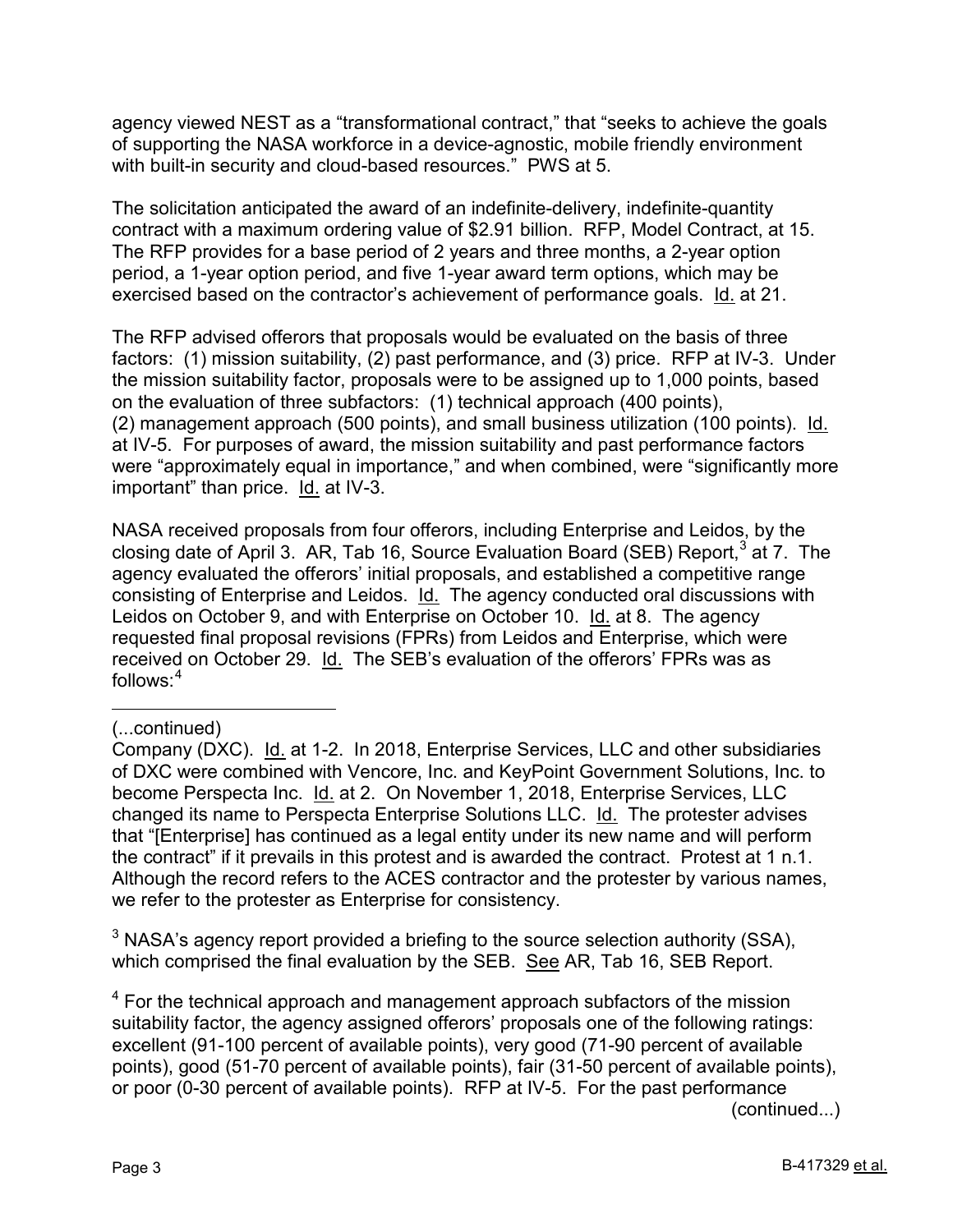|                                   | <b>ENTERPRISE</b>      | <b>LEIDOS</b>          |
|-----------------------------------|------------------------|------------------------|
| <b>Mission Suitability</b>        | 630 points             | 840 points             |
| <b>Technical Approach</b>         | Good (260 points)      | Excellent (392 points) |
| <b>Management Approach</b>        | Good (300 points)      | Good (350 points)      |
| <b>Small Business Utilization</b> | Good (70 points)       | Excellent (98 points)  |
| <b>Past Performance</b>           | <b>High Confidence</b> | Very High Confidence   |
| <b>Price</b>                      | \$949,101,619          | \$925,017,496          |

AR, Tab 16, SEB Evaluation, at 22-23.

The SSA reviewed and concurred with the SEB's evaluation of the offerors' proposals. AR, Tab 17, Source Selection Statement (SSS), at 6. The SSA concluded that "Leidos offer[ed] a superior Mission Suitability proposal, a more advantageous Past Performance level of confidence rating, and the lowest price," and that "[Enterprise] does not offer any advantages as part of its Mission Suitability and Past Performance proposal that would warrant paying the slight price premium." Id. at 9. Based on these conclusions, the SSA selected Leidos' proposal for award. Id. at 10. NASA provided a debriefing to Enterprise on February 11, 2019, and this protest followed.

# **DISCUSSION**

Enterprise challenges NASA's selection of Leidos' proposal for award based on four primary arguments: (1) the agency failed to reasonably evaluate whether the awardee had disqualifying OCIs; (2) the agency unreasonably and unequally evaluated proposals under the mission suitability factor; (3) the agency failed to evaluate price proposals on an equal basis, and also unreasonably evaluated the awardee's price proposal; and (4) the agency unreasonably evaluated the offerors' past performance.<sup>[5](#page-3-0)</sup> For the reasons discussed below, we conclude that although the record supports certain of the protester's arguments, none of the arguments individually or collectively demonstrate that the protester was prejudiced by the errors in the agency's evaluation. We therefore find no basis to sustain the protest.

#### $\overline{a}$ (...continued)

factor, the agency assigned one of the following ratings: very high, high, moderate, low, very low, or neutral confidence. Id. at IV-10-11.

<span id="page-3-0"></span> $5$  Enterprise also raises other collateral arguments. Although we do not address every argument, we have reviewed them all and find no basis to sustain the protest. In addition, the protester raised a number of arguments in its initial and supplemental protests, but did not file comments in response to the agency's substantive responses to those arguments. We consider all such issues abandoned and therefore dismiss them. Bid Protest Regulations, 4 C.F.R. § 21.3(i)(3) ("GAO will dismiss any protest allegation or argument where the agency's report responds to the allegation or argument, but the protester's comments fail to address that response.").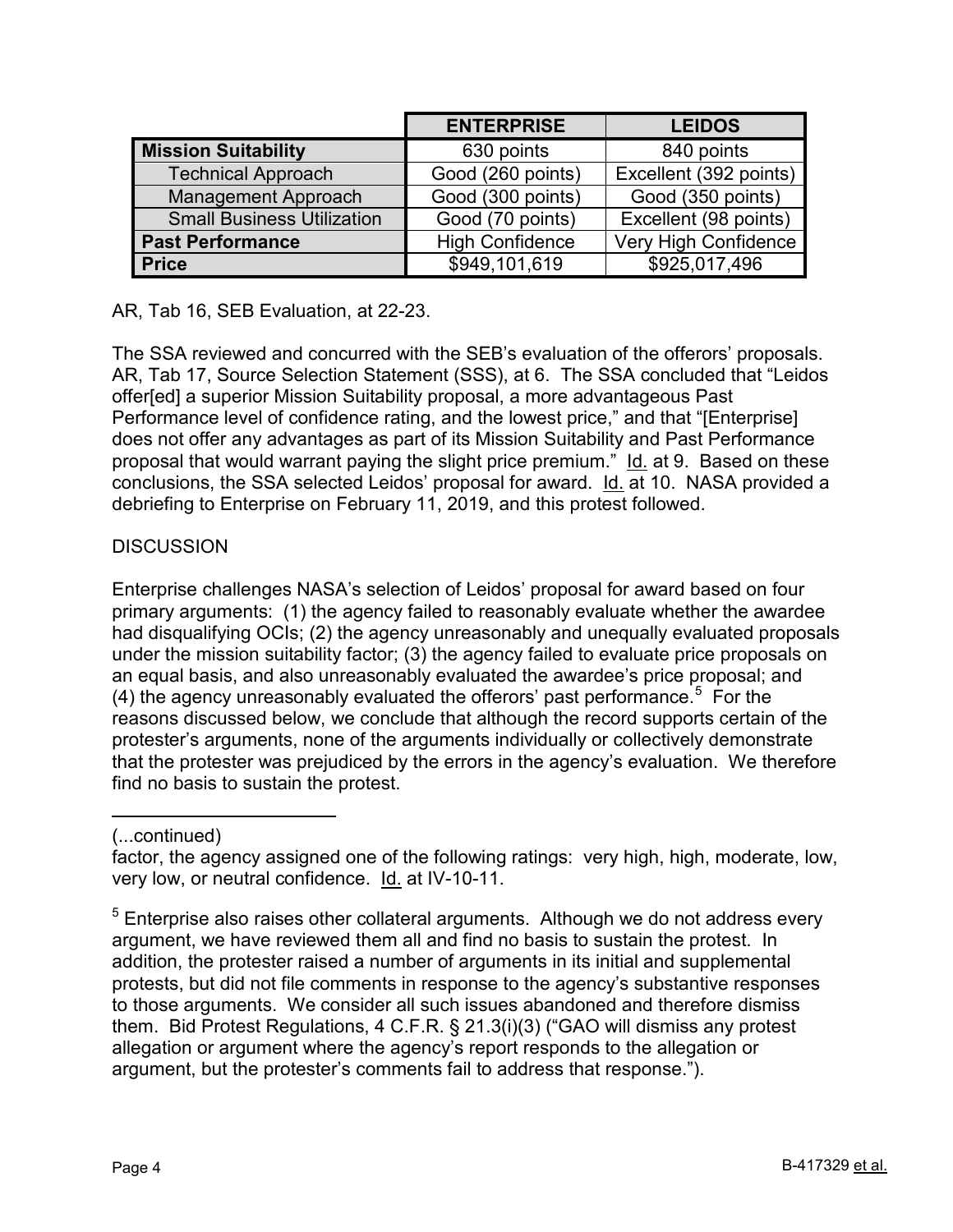# Admission of Protester's Counsel to the Protective Order

As a preliminary matter, Leidos objected to the admission of protester's counsel, attorneys from the law firm of Crowell & Moring LLP, to the protective order issued by our Office for this protest. Leidos argued that the law firm's representation of Enterprise in this protest gave rise to conflicts with the firm's representation of Leidos in a matter before the Department of Defense Office of the Inspector General, which was cited in Enterprise's protest as a reason why the award to Leidos was improper. Intervenor's Objection, Mar. 1, 2019, at 1-2; see Protest at 79 n.19.<sup>[6](#page-4-0)</sup> The intervenor contends that protester's counsels' actions represented violations of the District of Columbia Rules of Professional Conduct with regard to attorneys taking actions or advancing positions that could be adverse to a client. Letter from Leidos to Crowell & Moring, Feb. 28, 2019, at 2-3. In essence, the intervenor argued that the alleged violations showed an inability to comply with the types of obligations required under our protective order, particularly with regard to the possibility that attorneys from Crowell & Morning could use Leidos' privileged and confidential information against it in connection with the protest. Intervenor's Objection, Mar. 1, 2019, at 1-2.

Counsel for Enterprise responded to the objection, disputing certain of the facts alleged by the intervenor, and also disagreeing with the intervenor's argument that Crowell & Morning's actions violated the District of Columbia Rules of Professional Conduct. Protester's Response to Objections, Mar. 4, 2019, at 1-3. The protester also argued that, in any event, the intervenor's objection concerned a private dispute between the parties that should not affect the admission of outside counsel to the protective order. Id. at 1-2.

We concluded that the intervenor's objection turned on whether Crowell & Moring and the individual attorneys had violated the District of Columbia Rules of Professional Conduct. At the time of the objection, however, the intervenor had not filed a complaint with the District of Columbia Office of Disciplinary Counsel, and thus any potential adjudication by that office on the alleged conduct of the Crowell & Moring attorneys would have been speculative. We advised the parties that our Office does not adjudicate allegations related to attorney rules of professional conduct, and would not deny the applications based on the intervenor's objection. We noted that the Crowell & Moring attorneys appropriately represented in their applications their intent to comply with the terms of our protective order, and therefore admitted them to the order.

Organizational Conflicts of Interest

Enterprise argues that NASA failed to reasonably evaluate whether Leidos should have been excluded from the competition on the basis of OCIs that arise from its

<span id="page-4-0"></span> $6$  The protester subsequently withdrew the allegation that was the subject of the intervenor's objection.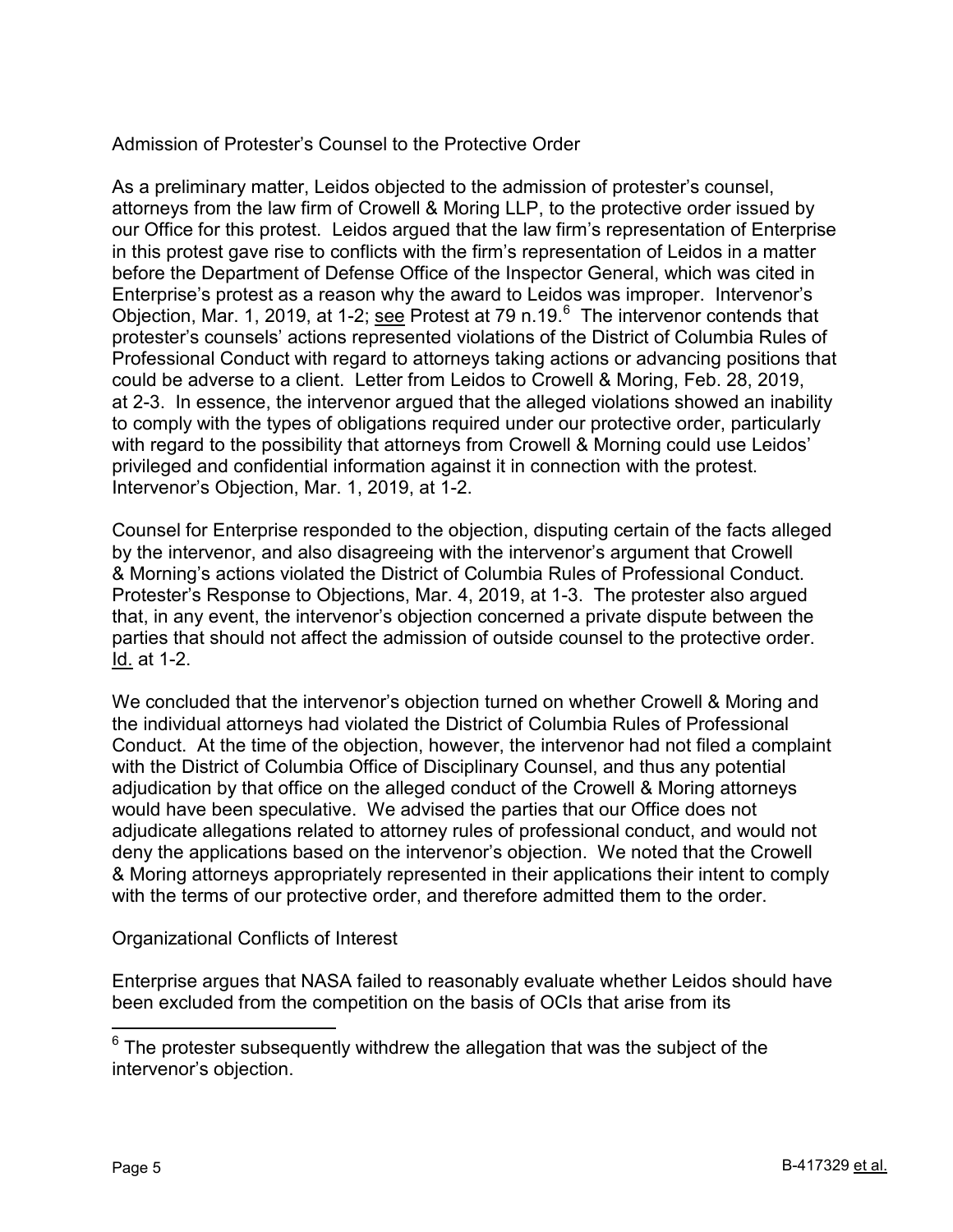performance of two other contracts for NASA. Protest at 15-22. The protester also argues that the agency's post-award request for Leidos to modify its OCI mitigation plan constituted discussions, which obligated the agency to reopen discussions with the protester. Protester's Comments, Apr. 22, 2018, at 9-11. After Enterprise filed its protest, the agency waived the OCIs. For the reasons discussed below, we conclude that the agency followed the applicable procedures to waive the OCIs, and also conclude that the post-award exchanges with the awardee did not constitute discussions. We therefore find no basis to sustain the protest.

The Federal Acquisition Regulation (FAR) requires contracting officials to avoid, neutralize, or mitigate potential significant conflicts of interest so as to prevent an unfair competitive advantage or the existence of conflicting roles that might impair a contractor's objectivity. FAR §§ 9.504(a), 9.505. The situations in which OCIs arise, as described in FAR subpart 9.5 and the decisions of our Office, can be categorized into three groups: (1) biased ground rules; (2) unequal access to information; and (3) impaired objectivity. As relevant here, an impaired objectivity OCI arises where a firm's ability to render impartial advice to the government would be undermined by the firm's competing interests. FAR § 9.505(a); Diversified Collection Servs., Inc., B-406958.3, B-406958.4, Jan. 8, 2013, 2013 CPD ¶ 23 at 5-6.

The FAR also provides that an agency may, as an alternative to avoiding, neutralizing, or mitigating an OCI, execute a waiver determining that application of the FAR's OCI provisions in a particular circumstance is not in the government's interest as follows:

The agency head or a designee may waive any general rule or procedure of this subpart by determining that its application in a particular situation would not be in the Government's interest. Any request for waiver must be in writing, shall set forth the extent of the conflict, and requires approval by the agency head or a designee. Agency heads shall not delegate waiver authority below the level of head of a contracting activity.

FAR § 9.503.

Waivers of OCIs must be consistent with the provisions of FAR § 9.503 and reasonably supported by the record. Concurrent Techs. Corp., B-412795.2, B-412795.3, Jan. 17, 2017, 2017 CPD ¶ 25 at 8. While our Office will review an agency's execution of an OCI waiver, our review is limited to consideration of whether the waiver complies with the requirements of the FAR, that is, whether it is in writing, sets forth the extent of the conflict, and is approved by the appropriate individual within the agency. Dell Servs. Fed. Gov't, Inc., B-414461.6, Oct. 12, 2018, 2018 CPD ¶ 374 at 6.

The RFP required an offeror to "assess whether there is an organizational conflict of interest associated with the proposal it submits," and to include in its proposal a mitigation plan to address any such conflicts. RFP at III-32. Leidos and Enterprise each submitted an OCI plan which addressed potential conflicts and mitigation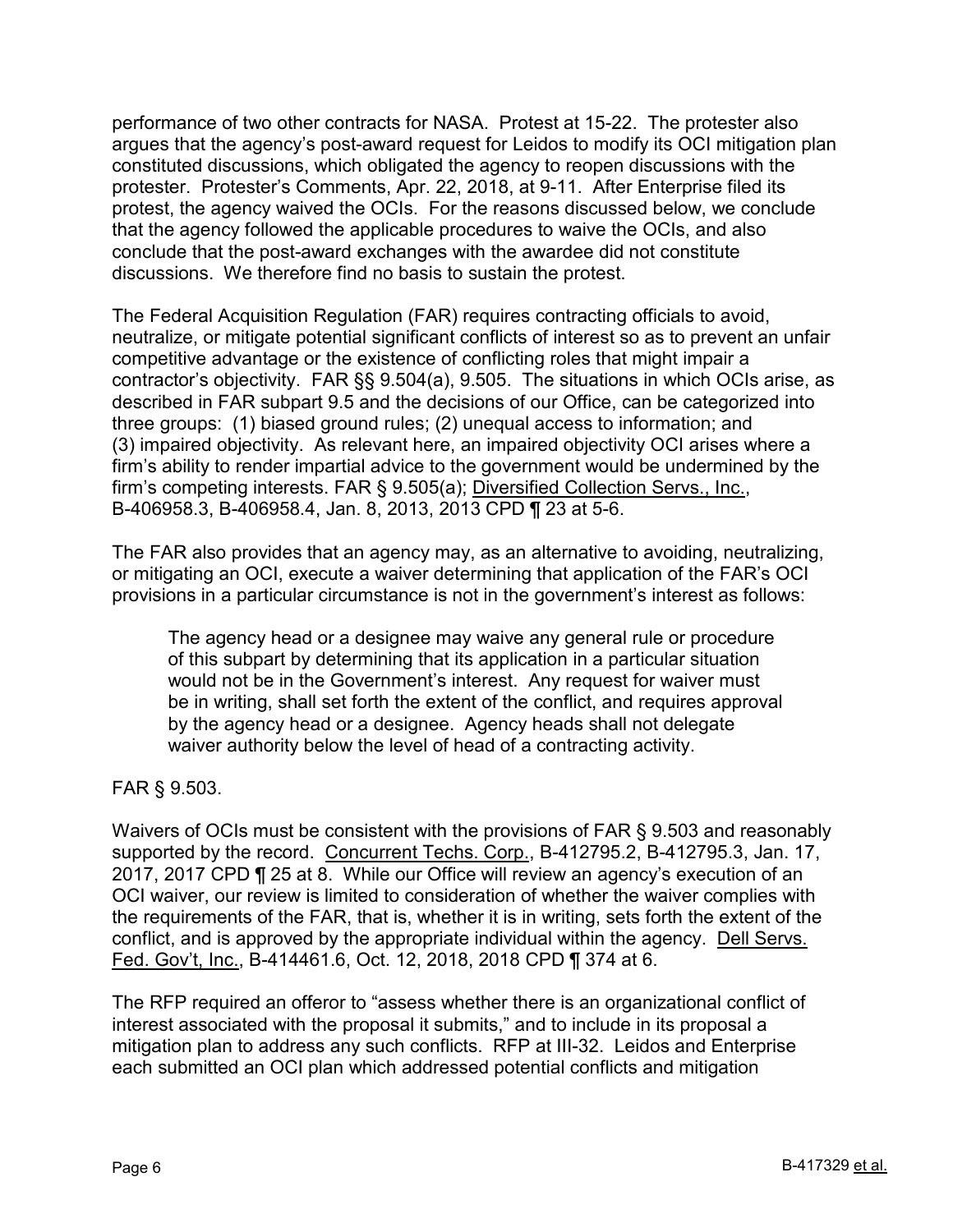approaches. The agency reviewed these plans and concluded that neither offeror had any disqualifying OCIs. AR, Tab 21, OCI Determination, Mar. 21, 2019, at 1.

The protester primarily argues that Leidos has impaired objectivity OCIs arising from two contracts Leidos currently performs for NASA: (1) the Safety, Health, and Mission Assurance (SHeMA-2) contract, and (2) the Research, Engineering, and Mission Integration Services (REMIS) contract. The protester argues that as the NEST contractor, Leidos will be required to provide end-user support for its employees on the SHeMA-2 and REMIS contracts, thereby creating conflicts in the prioritization of work requests under NEST, as well as conflicts in the evaluation of the awardee's performance of its work under NEST by its own employees through feedback surveys.

In response to the protester's arguments, the contracting officer reviewed the record and concluded that there were no significant, unmitigated OCIs. See AR, Tab 21, OCI Determination, Mar. 21, 2019; AR, Tab 21, Supp. OCI Determination, Apr. 12, 2019. The agency's analysis relied, in part, on post-award exchanges with Leidos that directed the awardee to inform the agency of changes to the work performed under the SHeMA-2 or REMIS contracts that could affect the work that might be required of Leidos under the NEST contract. AR, Tab 21, Supp. OCI Determination, Apr. 12, 2019, at 4.

Nonetheless, the contracting officer requested that the NASA assistant administrator for procurement<sup>[7](#page-6-0)</sup> approve a waiver of the application of the OCI provisions of FAR subpart 9.5 to the award to Leidos on May 17. OCI Waiver, May 17, 2019, at 12. On May 20, 10 days before the 100-day deadline for our Office to resolve the protest under the Competition in Contracting Act, 31 U.S.C. § 3554(a)(1), NASA advised our Office that it had waived that application of the OCI provisions of FAR subpart 9.5 to this procurement. We conclude that the waiver was made in accordance with the requirements of FAR § 9.503, in that it was signed by the appropriate individual, set forth all of the protester's allegations, and concluded that it was in the government's interest to waive the application of the OCI provisions of FAR subpart 9.5 with regard to any "residual impaired objectivity-type OCIs [that] may be present with respect to the SHeMA-2 or REMIS contracts. . . ." Id. at 12. As a result, we deny the OCI allegations covered by the agency's waiver.

# Modification of OCI Plan

Notwithstanding the OCI waiver, Enterprise also argues that NASA's request that Leidos modify its OCI mitigation plan after award was improper, because this postaward action constituted unequal discussions. The protester contends that the agency's request demonstrates that Leidos' OCI plan, as submitted, was not acceptable

<span id="page-6-0"></span> $7$  The OCI waiver states that this individual is the NASA Administrator's "designated approval authority for OCI waivers pursuant to NASA FAR Supplement (NFS) 1809.503)." OCI Waiver, May 17, 2019, at 12.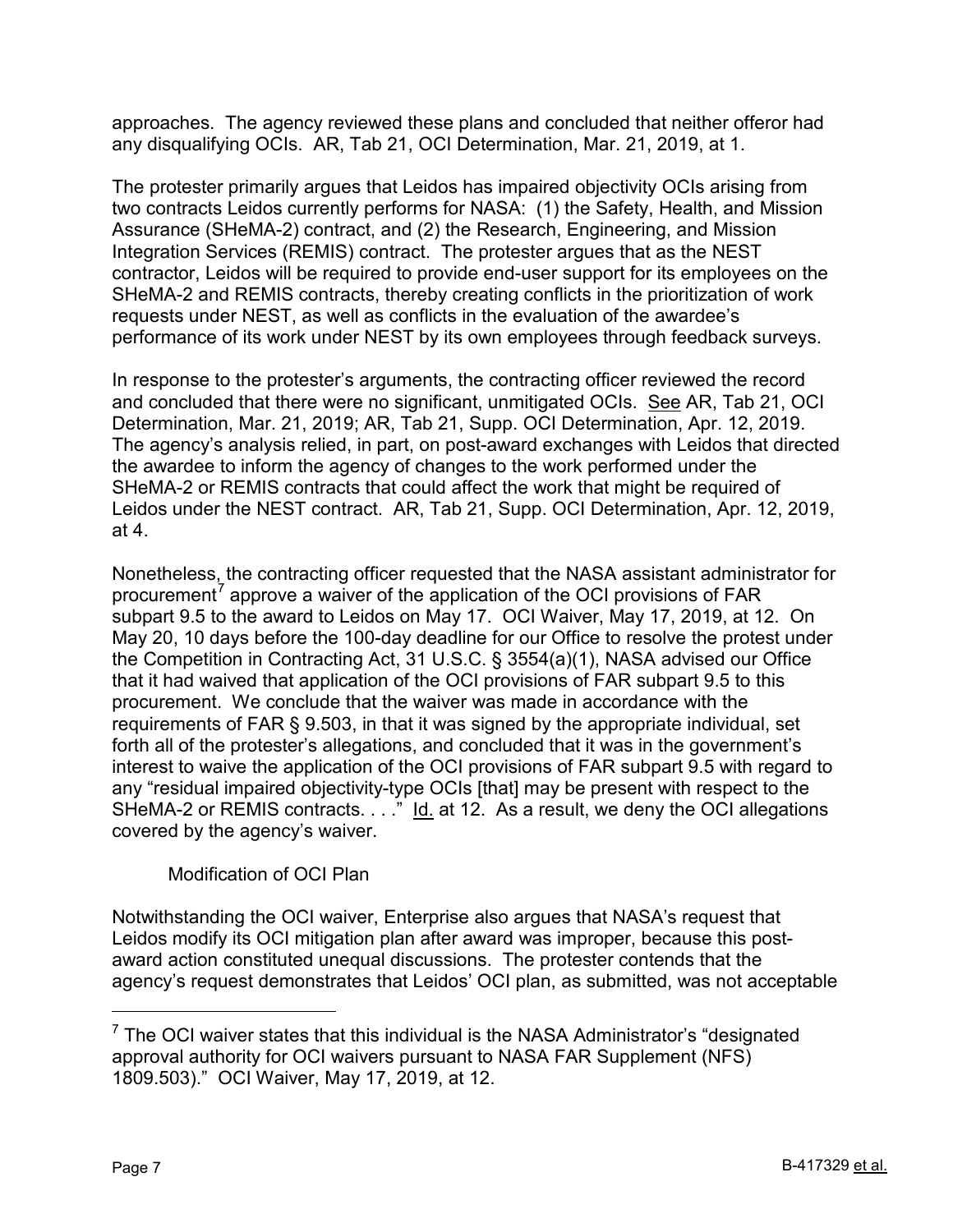and required revision, and that but for the post-award exchanges, the plan would have remained unacceptable. The protester further contends that because the agency allowed the awardee to revise its OCI plan, it was required to reopen discussions with Enterprise. We find no merit to this argument.<sup>[8](#page-7-0)</sup>

Where an agency engages in discussions with an offeror, it must afford all offerors remaining in the competition an opportunity to engage in meaningful discussions. FAR § 15.306(d)(1); Presidio Networked Solutions, Inc., et al., B-408128.33 et al., Oct. 31, 2014, 2014 CPD ¶ 316 at 8. Our Office has explained, however, that agencies may conduct exchanges with offerors regarding OCIs without triggering the obligation to conduct discussions with all offerors. See Cahaba Safeguard Adm'rs, LLC, B-401842.2, Jan. 25, 2010, 2010 CPD ¶ 39; C2C Solutions, Inc.; TrustSolutions, LLC, B-401106.6, B-401106.7, June 21, 2010, 2010 CPD ¶ 145; Overlook Sys. Techs., Inc., B-298099.4, B-298099.5, Nov. 28, 2006, 2006 CPD ¶ 185. In this regard, the FAR states as follows:

The contracting officer shall award the contract to the apparent successful offeror unless a conflict of interest is determined to exist that cannot be avoided or mitigated. Before determining to withhold award based on conflict of interest considerations, the contracting officer shall notify the contractor, provide the reasons therefor, and allow the contractor a reasonable opportunity to respond.

FAR § 9.504(e). Our Office explained in Overlook Systems Technologies that this FAR provision contemplates a review of the apparent successful offeror for potential OCIs, as well as exchanges with that offeror to address any such concerns. Overlook Sys. Techs., Inc., supra, at 20. This provision, however, does not describe such exchanges as discussions or contemplate reopening discussions with all offerors. See id.

In Cahaba Safeguard Administrators, for example, the RFP required offerors to include in their proposals a written statement identifying actual or potential OCIs as well as proposing mitigation for such conflicts, and advised that an offeror would be eligible for award only if the agency found its OCI statement acceptable. Cahaba Safeguard Adm'rs, LLC, supra, at 3. We concluded that the agency's exchanges with the awardee regarding its OCI plan did not constitute discussions, as they only addressed issues relating to conflicts and did not result in material changes to the awardee's technical approach or price. Id. at 9-10.

Here, Enterprise argues that the agency should not have allowed Leidos to revise its OCI plan because the RFP required an acceptable OCI plan as a precondition to award.

<span id="page-7-0"></span> $8$  Because we conclude that the agency's post-award exchanges with Leidos do not constitute discussions, we need not address at this time whether the execution of an OCI waiver also waives an allegation regarding the acceptability of an OCI mitigation plan required by a solicitation.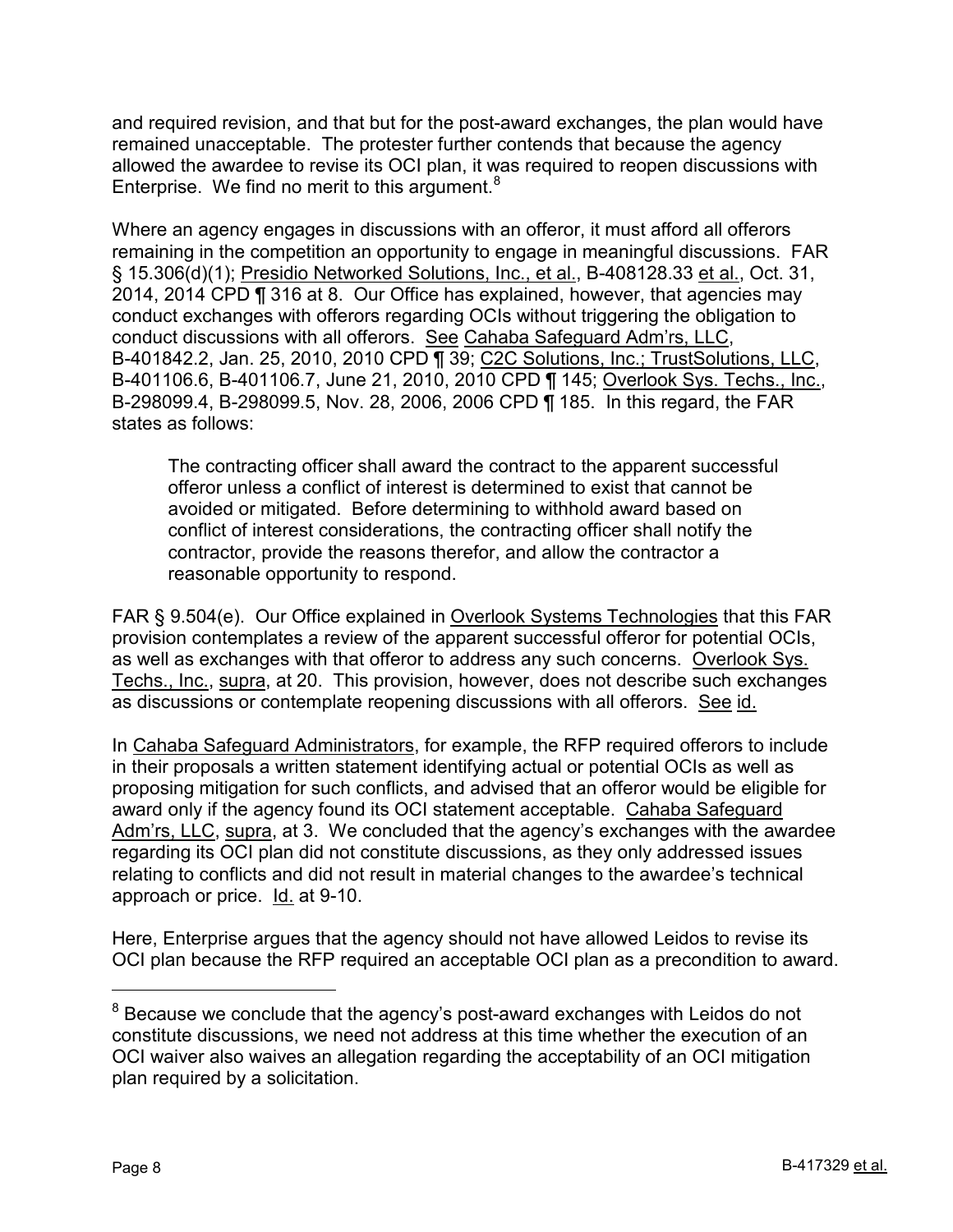Protester's Comments on GAO Questions, May 7, 2019, at 2-3. The protester, however, does not reasonably explain how the agency's actions were inconsistent with the process outlined in FAR § 9.504(e). The protester also does not reasonably explain why the RFP's requirement for an OCI plan differs from the requirements in Cahaba Safeguard Administrators--which also required an acceptable OCI plan--in a manner that would render NASA's exchanges with Leidos improper post-award discussions. See Cahaba Safeguard Adm'rs, LLC, supra, at 3. Further, the protester does not specifically allege that the agency's exchanges with Leidos resulted in material changes to the awardee's technical approach or price. For these reasons, we find no basis to conclude that the exchanges with the awardee were discussions that obligated the agency to reopen discussions with the protester, or were otherwise improper.

# Mission Suitability Factor Evaluation

Enterprise argues that NASA unreasonably evaluated proposals under the mission suitability evaluation factor. Specifically, the protester argues that the agency: (1) failed to reasonably evaluate the technical acceptability of the awardee's proposal with regard to its proposed equipment; (2) evaluated the proposals in an unequal manner with regard to strengths assigned to Leidos' proposal; (3) failed to assign additional strengths to the protester's proposal, and (4) unreasonably assigned five weaknesses to the protester's proposal. Protest at 23-63. For the reasons discussed below, we agree with the protester that the agency unreasonably evaluated certain areas of the proposals; we conclude, however, that none of these errors prejudiced the protester.

The evaluation of an offeror's proposal is a matter within the agency's discretion. National Gov't Servs., Inc., B-401063.2 et al., Jan. 30, 2012, 2012 CPD ¶ 59 at 5. In reviewing protests challenging an agency's evaluation of proposals, our Office does not reevaluate proposals or substitute our judgment for that of the agency, but rather examines the record to determine whether the agency's judgment was reasonable and in accord with the stated evaluation criteria and applicable procurement laws and regulations. MicroTechnologies, LLC, B-413091, B-413091.2, Aug. 11, 2016, 2016 CPD ¶ 219 at 4-5. Agencies must treat all offerors equally and evaluate their proposals evenhandedly against the solicitation's requirements and evaluation criteria. Cubic Applications, Inc., B-411305, B-411305.2, July 9, 2015, 2015 CPD ¶ 218. A protester's disagreement with the agency's judgment in its determination of the relative merit of competing proposals, without more, does not establish that the evaluation was unreasonable. Veterans Evaluation Servs., Inc., et al., B-412940 et al., July 13, 2016, 2016 CPD ¶ 185 at 9-10. Competitive prejudice is an essential element of a viable protest, and we will sustain a protest only where the protester demonstrates that, but for the agency's improper actions, it would have had a substantial chance of receiving the award. DRS ICAS, LLC, B-401852.4, B-401852.5, Sept. 8, 2010, 2010 CPD ¶ 261 at 21.

The protester's challenges concern the technical approach and management approach subfactors under the mission suitability evaluation factor. For the technical approach subfactor, the agency assigned Leidos' proposal four significant strengths, 22 strengths,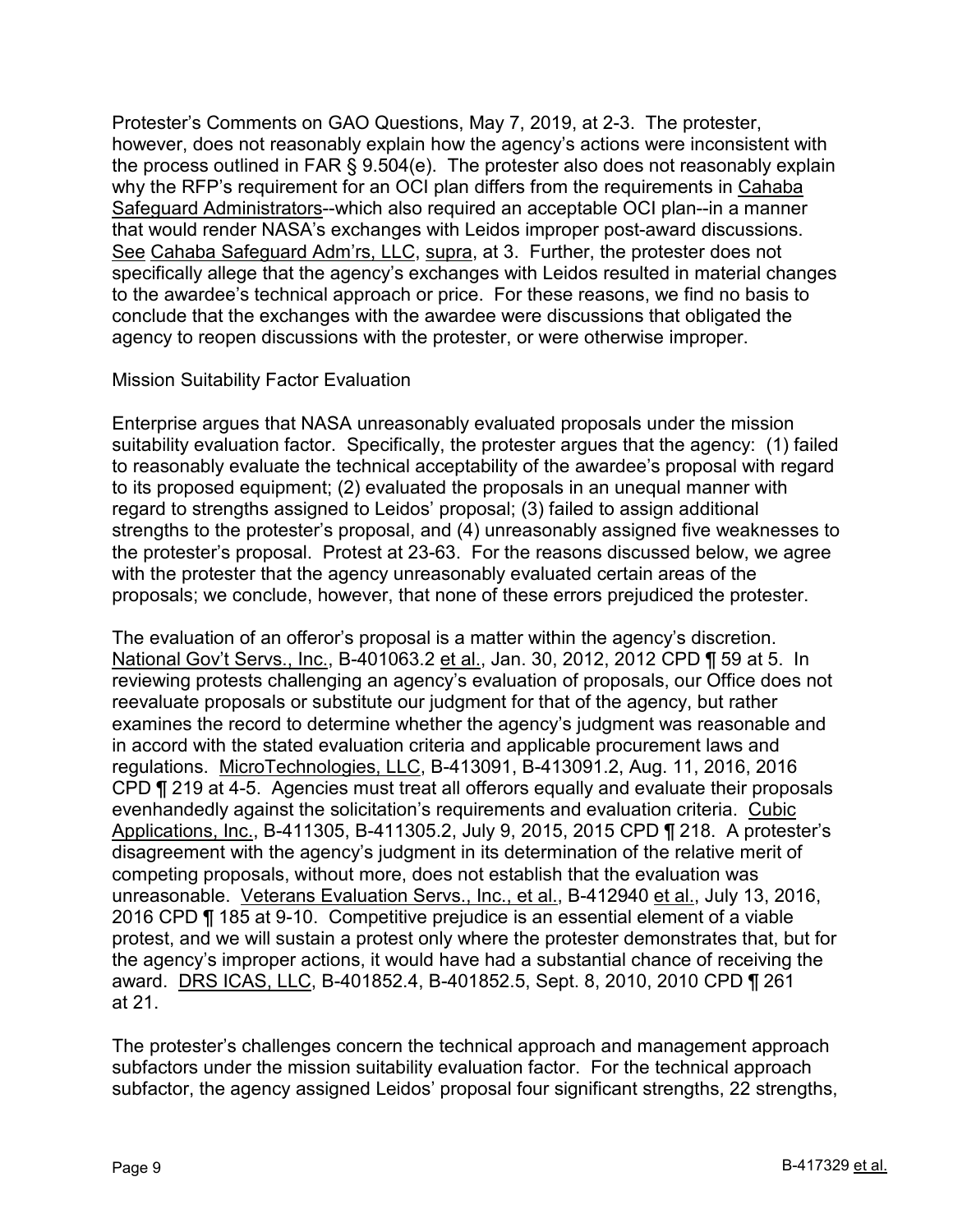and no weaknesses, significant weaknesses, or deficiencies; for the management approach subfactor, the agency assigned no significant strengths, 17 strengths, and no weaknesses, significant weaknesses, or deficiencies. AR, Tab 16, SEB Report, at 22-23. For the technical approach subfactor, the agency assigned Enterprise's proposal no significant strengths, 10 strengths, two weaknesses, and no significant weaknesses or deficiencies; for the management approach subfactor, the agency assigned no significant strengths, six strengths, three weaknesses, and no significant weaknesses or deficiencies. Id.

Evaluation of Leidos' Proposed Equipment

First, Enterprise argues that Leidos' proposal took exception to a material requirement to propose hardware that met standards specified in the RFP. Protester's Comments, Apr. 1, 2019, at 13-19. The technical approach subfactor stated that the agency would evaluate offerors' "overall understanding and approach to, along with proposed techniques and procedures for executing each of the PWS elements as demonstrated by the completeness, overall efficiency and consistency of all parts of the proposal." RFP at IV-6. The PWS included a requirement to provide hardware that meets or exceeds the standards in NASA technical document STD-2805x. See PWS at 45. This document addressed configurations for hardware such as desktop computer systems, external displays, docking stations, communications handsets, and mobile devices. AR, Tab 27, NASA STD-2805x (Spring 2018). As the agency explains, the STD-2805x document addresses 53 hardware configurations, each of which included up to 19 individual components, each of which in turn contained up to five specifications. Supp. Memorandum of Law (MOL) at 8; Supp. COS at 3.

Enterprise argues that NASA's evaluation failed to identify three items in Leidos' proposal that failed to meet the specifications in document STD-2805x: a mobile engineering workstation with a 17-inch screen, a rugged cell phone, and a headset. Protester's Comments, Apr. 1, 2019, at 15-16. The protester contends that the agency should have assigned Leidos' proposal a deficiency under the technical approach subfactor for proposing these items, and that the awardee's evaluation for this subfactor should have been reduced from 392 points to no more than 120 points. Id. at 17.

Clearly stated requirements within a solicitation are considered to be material to the needs of the government, and a proposal that fails to conform to the solicitation's material terms and conditions must be considered unacceptable and may not form the basis for award. ARBEiT, LLC, B-411049, Apr. 27, 2015, 2015 CPD ¶ 146 at 4. As with other aspects of an evaluation, agencies have discretion to assess whether a failure meets the standard of materiality set forth in a solicitation, and our Office will not substitute our judgment for the agency's unless the record shows that the agency has acted unreasonably. See Level 3 Commc'ns LLC, B-412854 et al., June 21, 2016, 2016 CPD ¶ 171 at 11.

The RFP defined a deficiency as follows: "A material failure of a proposal to meet a Government requirement or a combination of significant weaknesses in a proposal that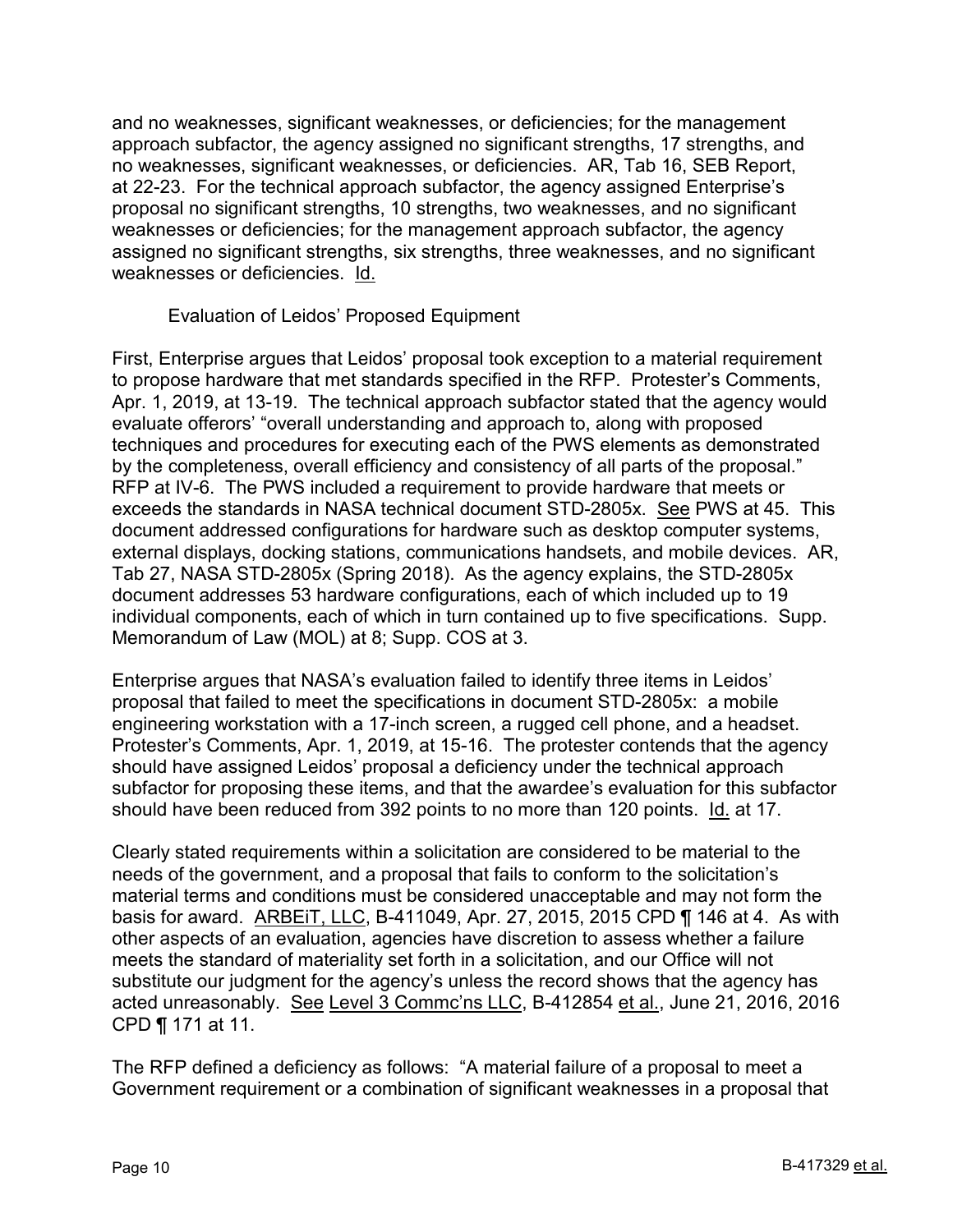increases the risk of unsuccessful contract performance to an unacceptable level." RFP at IV-4. In contrast, the RFP defined a weakness as follows: "A flaw in the proposal that increases the risk of unsuccessful contract performance." Id.

NASA does not dispute the protester's argument that the three items listed in Leidos' proposal fail to meet the requirements of document STD-2805x, or that the agency failed to identify them during the evaluation. The agency argues, however, that this issue was not a "material failure" and therefore would merit, at best, the assessment of a weakness, rather than a deficiency. Supp. MOL at 9-10. In support of its argument, the agency notes that it viewed a similar failure by the protester to be a weakness, rather than a deficiency. In this regard, during discussions, the agency advised the protester that nine of its proposed items failed to met the requirements of document STD-2805x. AR, Tab 11b, Enterprise Discussions, at 106. The agency stated that these nine items, collectively, merited a weakness. Id. The protester responded by proposing compliant items, and the agency agreed that this resolved the weakness. Id. at 107-08. For these reasons, the agency contends that Leidos' proposal of three noncompliant items should not be considered a deficiency because it was a "minor" issue that would not increase the risk of unsuccessful performance to an unacceptable level. Supp. MOL at 9-10.

Our Office generally considers agencies' explanations that merely provide a detailed rationale for contemporaneous conclusions and fill in previously unrecorded details, so long as the explanations are credible and consistent with the contemporaneous record. Native Energy & Tech., Inc., B-416783 et al., Dec. 13, 2018, 2019 CPD ¶ 89 at 4. In contrast, our Office accords lesser weight to post-hoc arguments or analyses made in response to protest allegations because we are concerned that new judgments made in the heat of an adversarial process may not represent the fair and considered judgment of the agency. Boeing Sikorsky Aircraft Support, B-277263.2, B-277263.3, Sept. 29, 1997, 97-2 CPD ¶ 91 at 15.

We agree with the protester that the agency's position is based on a post-hoc evaluation, to the extent the agency acknowledges that it did not identify this issue or evaluate its materiality prior to award. As the record shows, however, the agency's argument regarding the materiality of a failure to propose a compliant hardware item is consistent with the contemporaneous record because it assigned a weakness, rather than a deficiency, to Enterprise's proposal based on a similar failure. See AR, Tab 11b, Enterprise Discussions, at 106. The protester does not reasonably explain why the three non-compliant items in Leidos' proposal should have been treated differently than the nine in its own proposal which were considered, collectively, to constitute a single non-material weakness, rather than a deficiency. We find no basis to conclude that the agency's judgment that the proposal of a small number of non-compliant items amounts to a weakness, rather than a deficiency. See Level 3 Commc'ns LLC, supra. We also conclude that the protester was not prejudiced by the agency's failure to identify the awardee's failure with regard to the three items, because the assessment of a single additional weakness to the awardee's proposal could not have reasonably altered the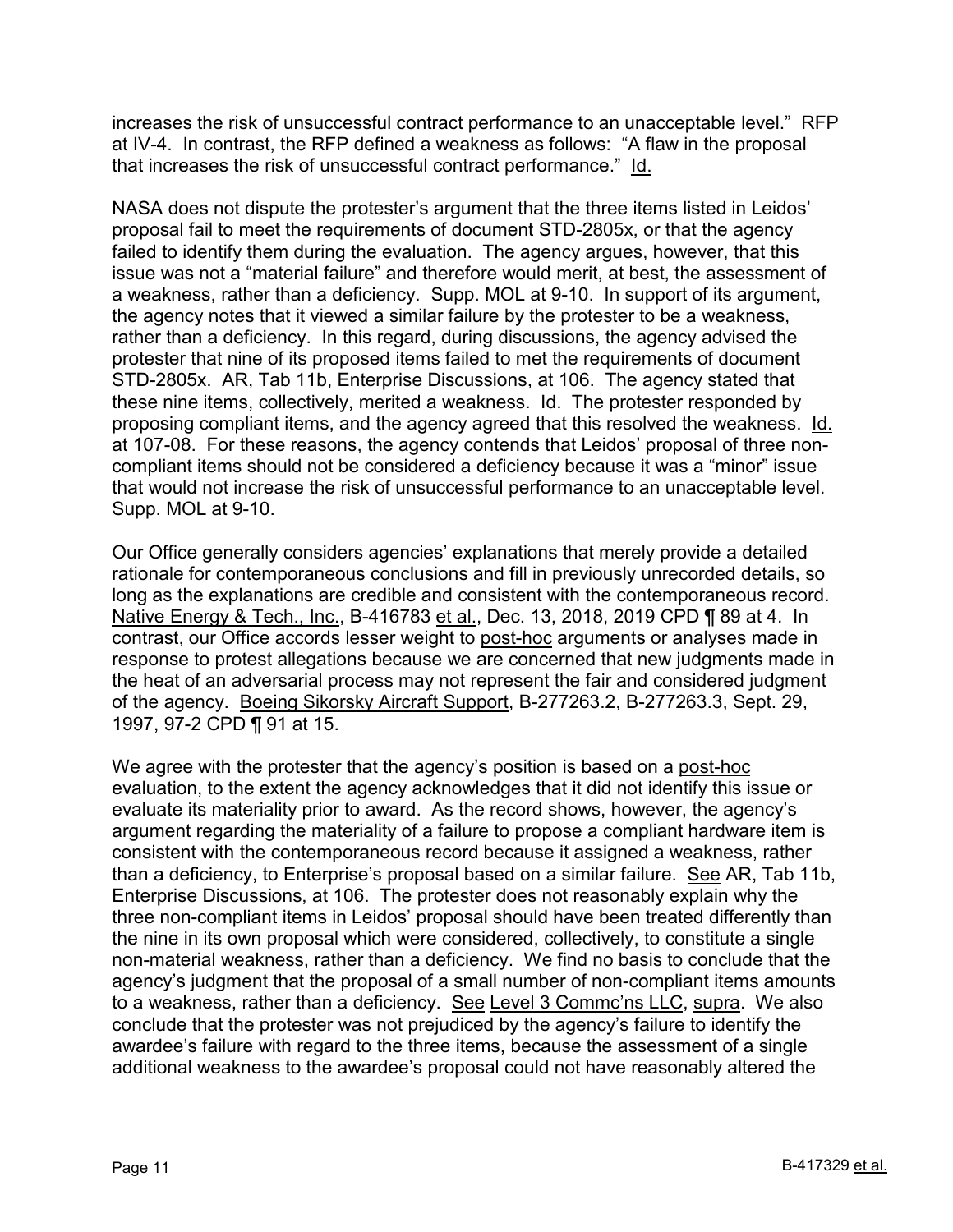agency's evaluation of a significant technical advantage for the awardee's proposal under the mission suitability factor.

Enterprise also argues that it was prejudiced because the agency's failure to identify this weakness allowed the awardee to propose non-compliant items at a lower cost. The protester quantifies the cost impact by arguing that the difference between the awardee's non-compliant workstation product and the protester's compliant workstation is \$[DELETED].<sup>[9](#page-11-0)</sup> Protester's Comments, Apr. 1, 2019, at 19. As the agency and intervenor note, however, the protester's arguments do not establish that the difference between the protester's and awardee's price represents the likely cost of providing a compliant item. In this regard, the non-compliance stems from the type of memory to be provided in the workstation, and the protester does not specifically allege that provision of compliant memory would cost \$[DELETED]. See Intervenor's Supp. Comments, Apr. 22, 2019, at 5-6. Additionally, the protester does not represent or contend that it would have lowered its own price by \$[DELETED] had it known that the agency's evaluation would waive or overlook a workstation that did not include compliant memory.

We also find that, even if the protester's argument--that the price impact should be considered \$[DELETED]--had merit, there is no basis to conclude this price difference could affect the award decision, given the protester's overall \$24 million higher price as compared to the awardee. On this record, we find no basis to conclude that the protester could have been prejudiced by this aspect of the evaluation with regard to price.

# Unequal Treatment

Next, Enterprise argues that one of the 22 strengths assigned to Leidos' proposal under the technical approach subfactor should also have been assigned to its proposal. Protester's Comments, Apr. 1, 2019, at 44-45. For example, as relevant here, PWS section 1.2 required offerors to address the following overall "vision" for the NEST contract: "Consistently deliver excellence and provide trusted, readily-available IT services to promote seamless collaboration with internal and external partners for NASA's workforce." PWS at 6. As part of this requirement, offerors were also required to address four goals, and nine objectives for the NEST contract. Id. at 6-7.

The agency concluded that Leidos' proposal merited a strength because its discussion of "use cases" illustrate the experience of a typical NEST end-user. In this regard, the awardee's proposal contained numerous descriptions of hypothetical employees and how they would receive end-user services under various PWS requirements in connection with commonly occurring events. See, e.g., AR, Tab 14a, Leidos FPR, Vol. I, at I-4 (describing a NEST end-user [DELETED]). The agency concluded that the

<span id="page-11-0"></span> $9$  The protester does not contend that the other two non-compliant products gave rise to prejudicial price differences.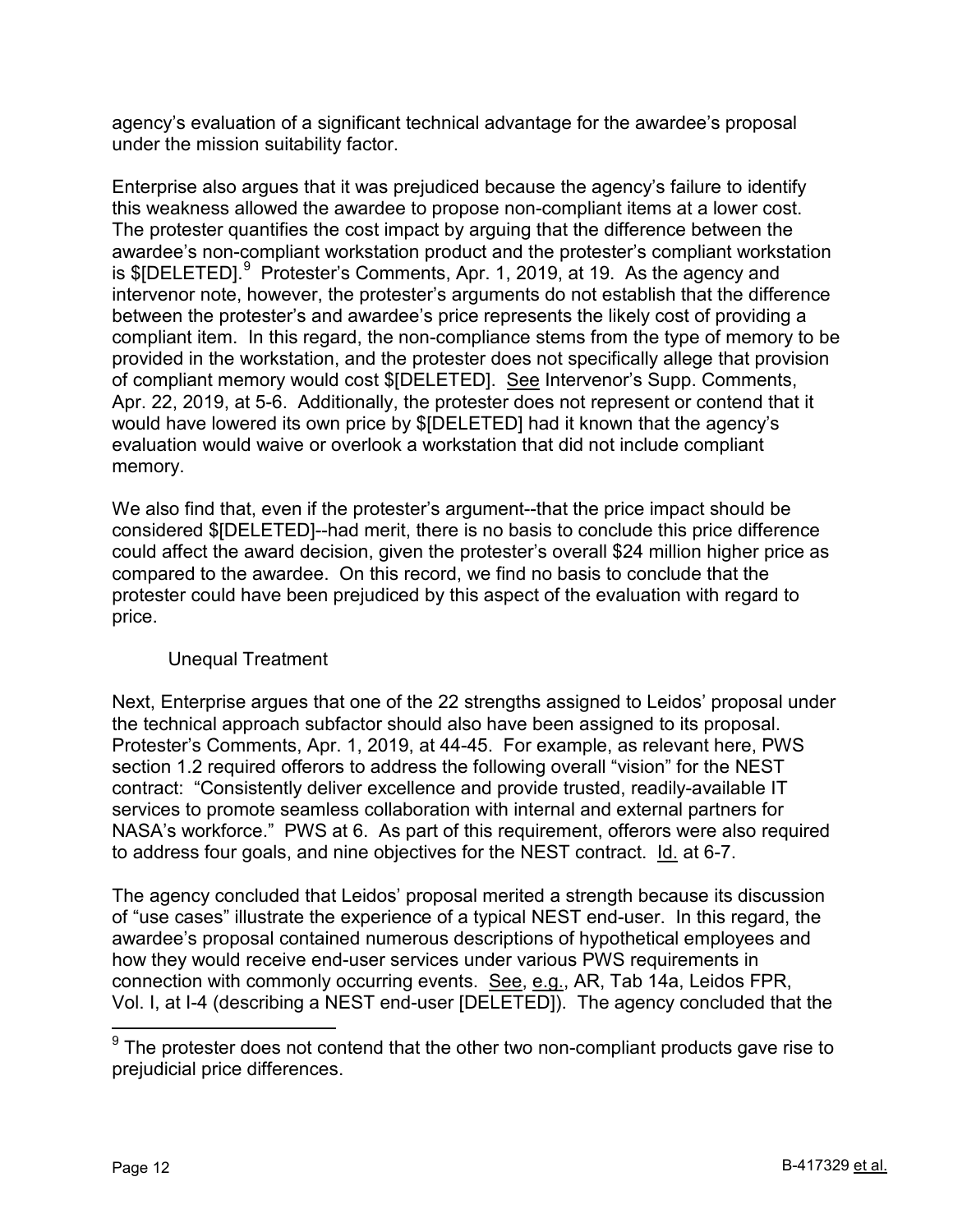description of these use cases provided confidence that the awardee understood the requirements of the PWS, as follows:

The proposal provides day-in-the-life personalized end user use cases representing problems NASA end users encounter and how NEST services address each of these use cases for NEST PWS management and service areas. The value, content, and validity of these use cases demonstrate a thorough understanding of NEST requirements, program goals, and objectives. The proposed approach increases the likelihood that the PWS requirements in this area (PWS 1.2) will be met or exceeded. Thus, this proposal area enhances the potential for successful contract performance.

AR, Tab 16, SEB Report, at 150.

Enterprise argues that its proposal also discussed use case examples, and that the agency unreasonably failed to assign its proposal a similar strength. For example, the protester notes that its proposal addressed a number of use cases that explained the process by which end-users could receive services, such as [DELETED]. AR, Tab 15a, Enterprise FPR, Vol. I, at I-33-I-36.

NASA explains that although the protester's inclusion of use cases satisfied the PWS requirements, the agency did not view them as demonstrating the same level of understanding of the requirements as the use cases set forth in the awardee's proposal. Supp. COS at 8. In essence, the agency found that the awardee's "personalized" description of how hypothetical individuals encountered [DELETED] problems, and how those problems were resolved through the provision of end-user services under the awardee's approach to the NEST requirements, demonstrated the awardee's understanding of the requirements in a manner that merited a strength that the protester's use cases did not. See id.; see also AR, Tab 16, SEB Report, at 150. We conclude that the protester's disagreement with the agency's judgment as to the relative merits of the offerors' use cases does not provide a basis to sustain the protest.

Additional Strengths for Enterprise's Proposal

Next, Enterprise argues that NASA failed to assign its proposal a number of additional strengths under the technical approach and management approach subfactors of the mission suitability evaluation factor. Protest at 34-53. Here, the contracting officer states that the agency was aware of the areas of the protester's proposal that it claims should have been assigned strengths, but found in each case that the area met, but did not exceed requirements in a manner that merited a strength. See COS at 39-41, 42-72, 82-99. We address two representative examples below. Although we conclude that the agency's response to part of one of the protester's arguments does not establish that the agency's evaluation was reasonable, we conclude that this issue did not prejudice the protester.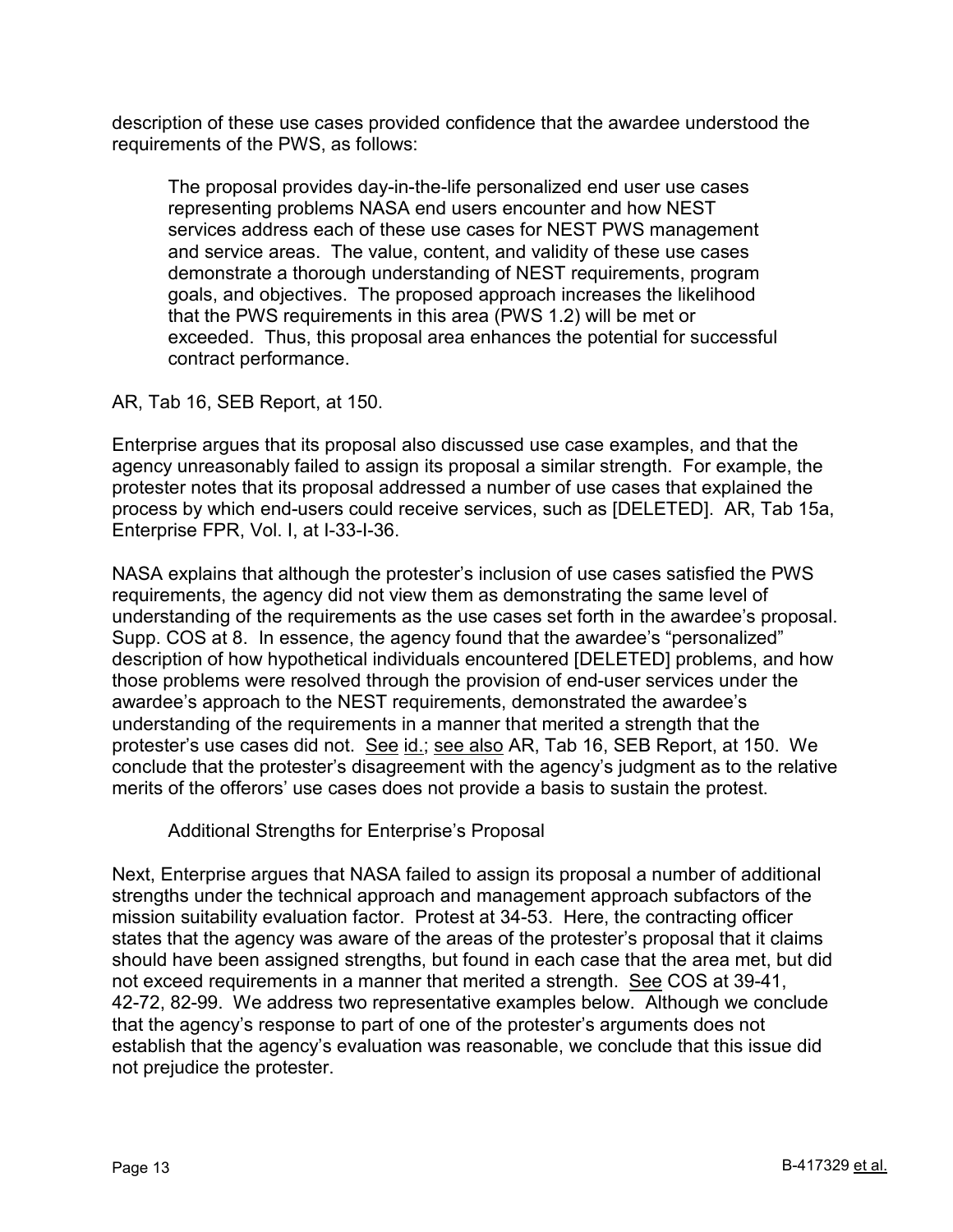The solicitation here defined significant strengths and strengths as follows:

[Significant strength] A proposal area that greatly enhances the potential for successful performance or contributes significantly toward exceeding the contract requirements in a manner that provides additional value to the Government.

[Strength] A proposal area that enhances the potential for successful performance or contributes toward exceeding the contract requirements in a manner that provides additional value to the Government (this could be associated with a process, technical approach, materials, facilities, etc.).

#### RFP at IV-4.

We first note that the protester's arguments rely in large part on its contention that the contemporaneous evaluation record fails to explain why the agency did not assign additional strengths to its proposal, and that the agency's responses to the protest are improper post-hoc explanations. See Protester's Comments, Apr. 1, 2019, at 31-43. Arguments that an agency failed to assign a strength to a proposal will almost always, by their nature, require responses from the agency that are not contained in the contemporaneous record because agencies are not required to catalog and document every aspect of an offeror's proposal that meets, but does not exceed the solicitation requirements. See Unispec Enters., Inc., B-407937, B-407937.2, Apr. 16, 2013, 2013 CPD ¶ 104 at 8. Our Office has explained that we will not sustain a protest where an agency reasonably explains that it considered whether the protester's proposal merited additional strengths, but concluded that the aspects of the proposal cited did not exceed the solicitation requirements in a manner consistent with the solicitation criteria. See Avon Protection Sys., Inc., B-411569.2, Nov. 13, 2015, 2016 CPD ¶ 33 at 8.

First, Enterprise argues that NASA failed to assign its proposal a strength or significant strength in connection with its response under the technical approach subfactor regarding PWS ¶ 4.0, which addressed the agency's goal of "supporting the NASA workforce in a device-agnostic, mobile friendly environment with built-in security and cloud based resources." PWS at 18. One of the requirements of this PWS provision stated that the contractor must meet the following requirement:

The new process to be developed during the transition period will require the Contractor to provide ServiceNow-certified developers who will create and maintain all NEST service definitions in an [NASA Shared Services Center (NSSC)] development instance of ServiceNow. NSSC will provision access to the system, and will respond to any system support issues. The NSSC Configuration Management process will govern these changes as they are developed and tested to ensure a working product is in place before any changes are moved into the production environment.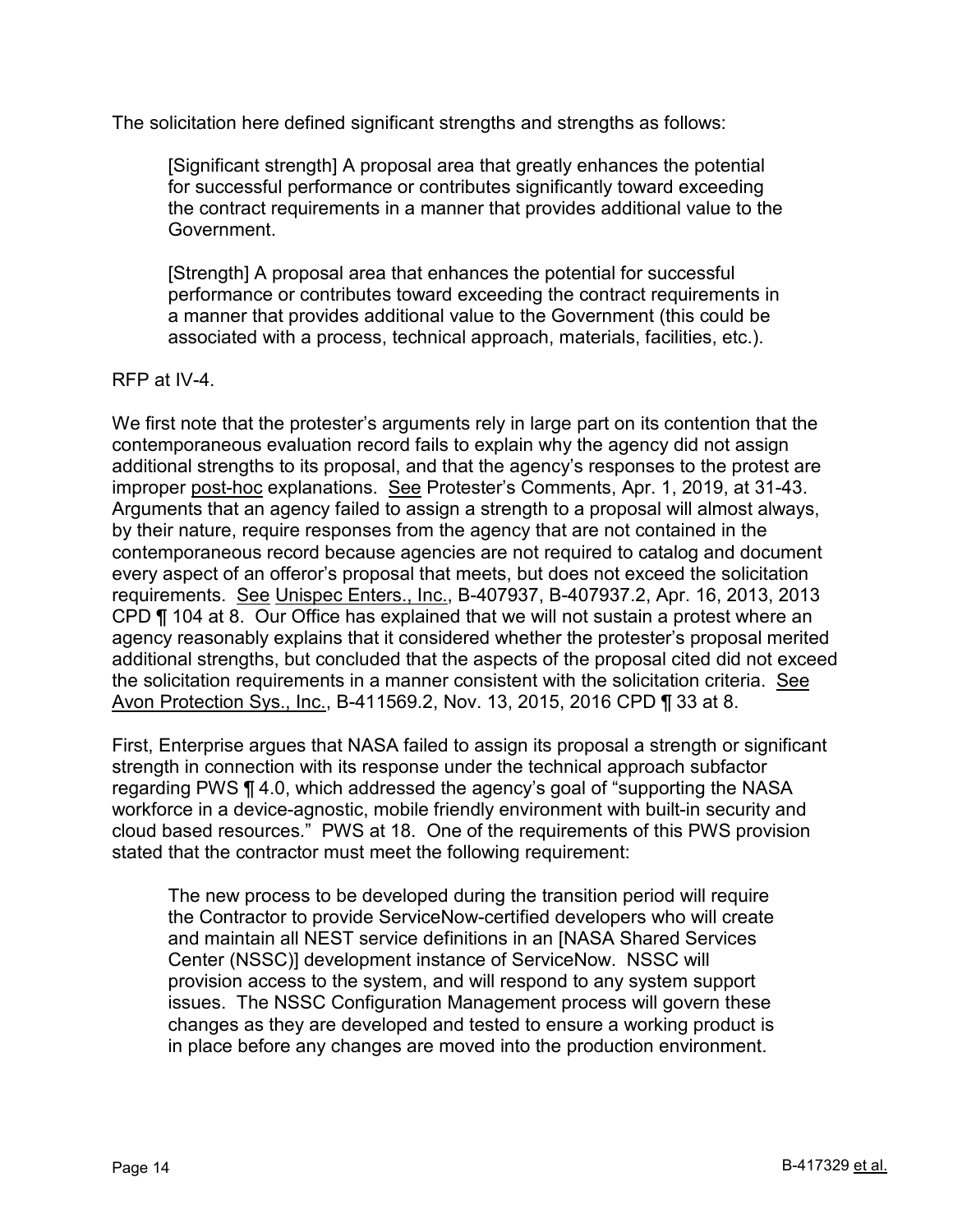PWS at 21.[10](#page-14-0)

Enterprise argues its proposal explained that the protester [DELETED] a proposed subcontractor that is a "ServiceNow Gold Certified Partner," and that "[DELETED]." Protest at 39-40. The protester contends that the agency therefore reasonably failed to conclude that this aspect of its proposal merited a strength.

The agency states that the protester's proposal was found to meet the requirements of PWS ¶ 4.0 with regard to its explanations [DELETED] a ServiceNow-certified subcontractor. The agency explains that although the protester's proposal cited information about the subcontractor's successful performance of requirements involving its role as a ServiceNow certified firm, the protester did not otherwise provide a detailed explanation as to how the proposed approach exceeded the PWS requirements in a manner that merited a strength. COS at 48-49. We think the agency reasonably found that the protester's [DELETED] proposed subcontractor did not merit a strength, and conclude that the protester's disagreement with the agency's judgment does not provide a basis to sustain the protest.

Second, Enterprise argues that NASA failed to assign its proposal a strength in connection with its response under the management approach subfactor regarding PWS ¶ 2.5, which addressed service level agreements (SLAs) and metrics to assess the contractor's performance. PWS at 13. The protester contends that it should have received strengths for its proposed approach to developing SLAs and operating level agreements (OLAs). Protest at 35-36.

With regard to SLAs, the protester states that it should have received a strength for proposing a "[DELETED]" to review the protester's performance. See AR, Tab 15a, Enterprise FPR, Vol. I, at I-239. As with the protester's other arguments, the agency reasonably explains that the protester's proposal described an approach to establishing SLAs that met the PWS requirements, but did not provide details that explained how this approach exceed the PWS requirements in a manner that merited a strength. COS at 82.

With regard to the protester's argument regarding OLAs, the agency contends that it in fact assigned a strength for the protester's proposed approach to this requirement. COS at 82 (citing AR, Tab 16, SEB Report, at 178). As the protester notes, however, the agency's response cites a different requirement regarding associate contractor agreements (ACAs) under PWS 2.1. See id. We agree with the protester that the agency's response regarding ACAs does not address the protester's argument as it relates to OLAs. We conclude, however, that even if the agency's response here fails

<span id="page-14-0"></span> $10$  ServiceNow is a company that provides cloud-based software solutions. See ServiceNow Website https://www.servicenow.com/company.html (last visited May 20, 2019).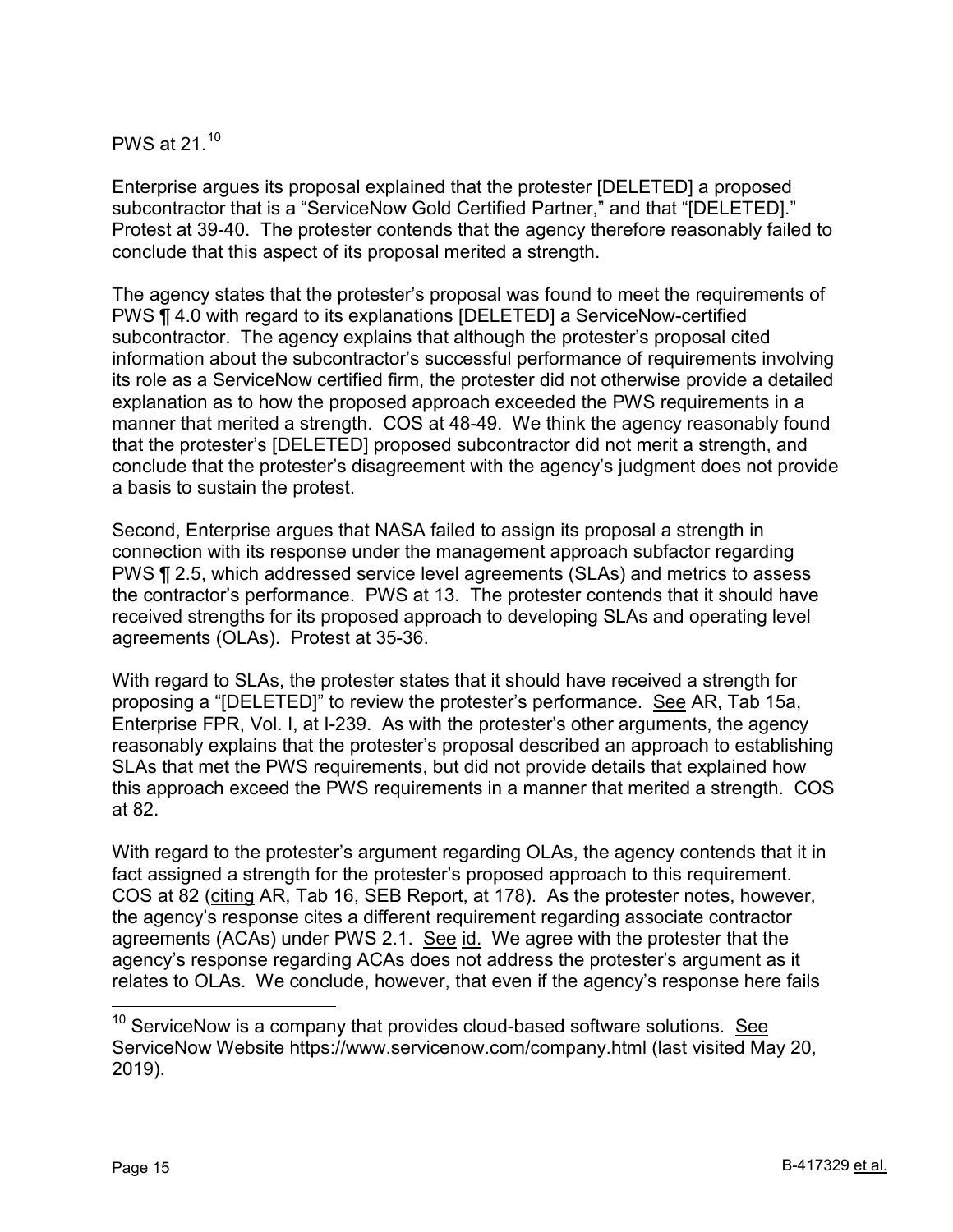to rebut the protester's allegation that a strength was merited for its approach to establishing OLAs, and even if the protester's proposal merited an additional strength in this area, there is no reasonable basis to conclude that the addition of such a strength could have affected the overall advantage of the awardee's proposal.

# Assignment of Weaknesses to Enterprise's Proposal

Next, Enterprise argues that NASA unreasonably assigned five weaknesses to its proposal under the mission suitability factor. Protest at 23-34; Protester's Comments, Apr. 1, 2019, at 19-30. We find no merit to these arguments, and address a representative example below.

The agency assigned a weakness to Enterprise's proposal under the management approach subfactor based on an inconsistency in the protester's approach regarding technology refresh services. AR, Tab 16, SEB Report, at 182. The agency noted that the protester's proposal discussed [DELETED]:

# [DELETED]

AR, Tab 15a, Enterprise FPR, Vol. I, at B.336. The agency concluded that this description of [DELETED] refresh process was inconsistent with the protester's description of the approach to printer refresh, which requires approval by the agency. AR, Tab 16, SEB Report, at 182. The agency concluded that the "inconsistent communication approaches . . . are lacking in clarity as to whether the communication is automated via timed criteria [that] will require manual approval by NASA before the user communication occurs." Id. Based on this concern, the agency found that "this flaw in the proposal increases the risk of unsuccessful contract performance." Id.

The protester argues that its proposal distinguished between two types of refresh services: (1) end-user refresh services for compute devices (i.e., computers and workstations), which [DELETED], and (2) printer refresh, which [DELETED]. See AR, Tab 15a, Enterprise FPR, Vol. I, at B.336-B.340. For this reason, the protester argues any inconsistency between the two approaches should not have been the subject of a weakness. Protester's Comments, Apr. 1, 2019, at 28-29.

Enterprise's proposal regarding technology refresh, however, concerned all of the areas discussed above: "Our process and approach for refreshing Compute, Mobile, and Print devices." AR, Tab 15a, Enterprise FPR, Vol. I, at B.336. The process and approach for refreshing these technologies was described by the protester as [DELETED]:

# [DELETED]

Id.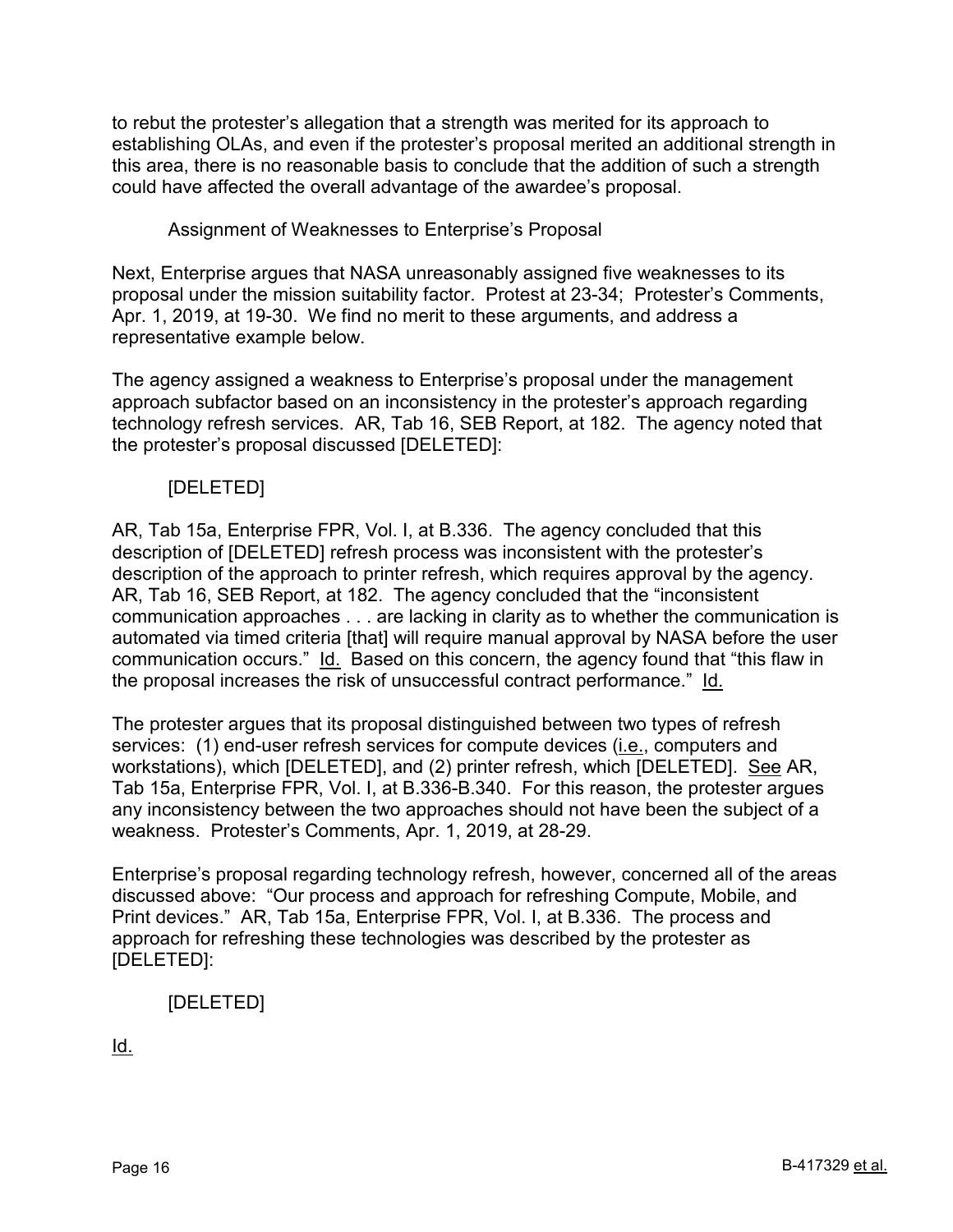Despite this characterization, as noted by the agency, the section regarding refresh of print devices states as follows:

Similar to the compute and mobile refresh approach, [DELETED].

Id. at B.339-B.340.

On this record, we think the agency reasonably identified inconsistencies between the protester's general description of the technology refresh process for compute, mobile and print requirements as [DELETED], and the specific printer refresh process as [DELETED] in a manner "[s]imilar to the compute and mobile refresh" approaches. The protester's disagreement with the agency's concerns regarding this matter does not provide a basis to sustain the protest.

In sum, we agree with certain of the protester's arguments regarding the reasonableness of the agency's evaluation of the offerors' proposals under the mission suitability factor. We conclude, however, that none of these evaluations prejudiced the protester. We therefore find no basis to sustain the protest.

# Price Evaluation

Next, Enterprise argues that NASA unreasonably evaluated proposals under the price factor. Protest at 79-92. The protester contends that the agency's evaluation of proposals for pricing the existing assets in use for the incumbent ACES contract was unreasonable because it was clear from the record that offerors had based their prices on differing assumptions. Id. at 81-84. The protester also argues that the agency unreasonably assigned weaknesses to its price proposal. Id. at 84-92. For the reasons discussed below, we find no basis to sustain the protest.

Asset Transition Value (ATV)

Enterprise argues that NASA failed to recognize that the offerors submitted their proposals based on differing pricing assumptions, which gave rise to what the protester characterizes as an improper "apples to oranges" comparison which did not meaningfully permit a comparison of offerors' prices. Protest at 81; Protester's Comments, Apr. 1, 2019, at 65-66. Our Office has explained that agencies must evaluate proposed prices or costs on a common basis and in a manner that permits the assessment of the total cost to the government. Symplicity Corp., B-291902, Apr. 29, 2003, 2003 CPD ¶ 89 at 7; Lockheed Aeronautical Sys. Co., B-252235.2, Aug. 4, 1993, 93-2 CPD ¶ 80 at 7. The protester contends that the agency knew of the issue and should have addressed this matter during discussions to ensure that offerors' proposed prices were relying on common assumptions.

The RFP advised offerors that they could elect one of two options "for provisioning assets (e.g., hardware and software) required to deliver the services delineated in the PWS," as follows: "Option A - Acquisition of assets directly from the incumbent ACES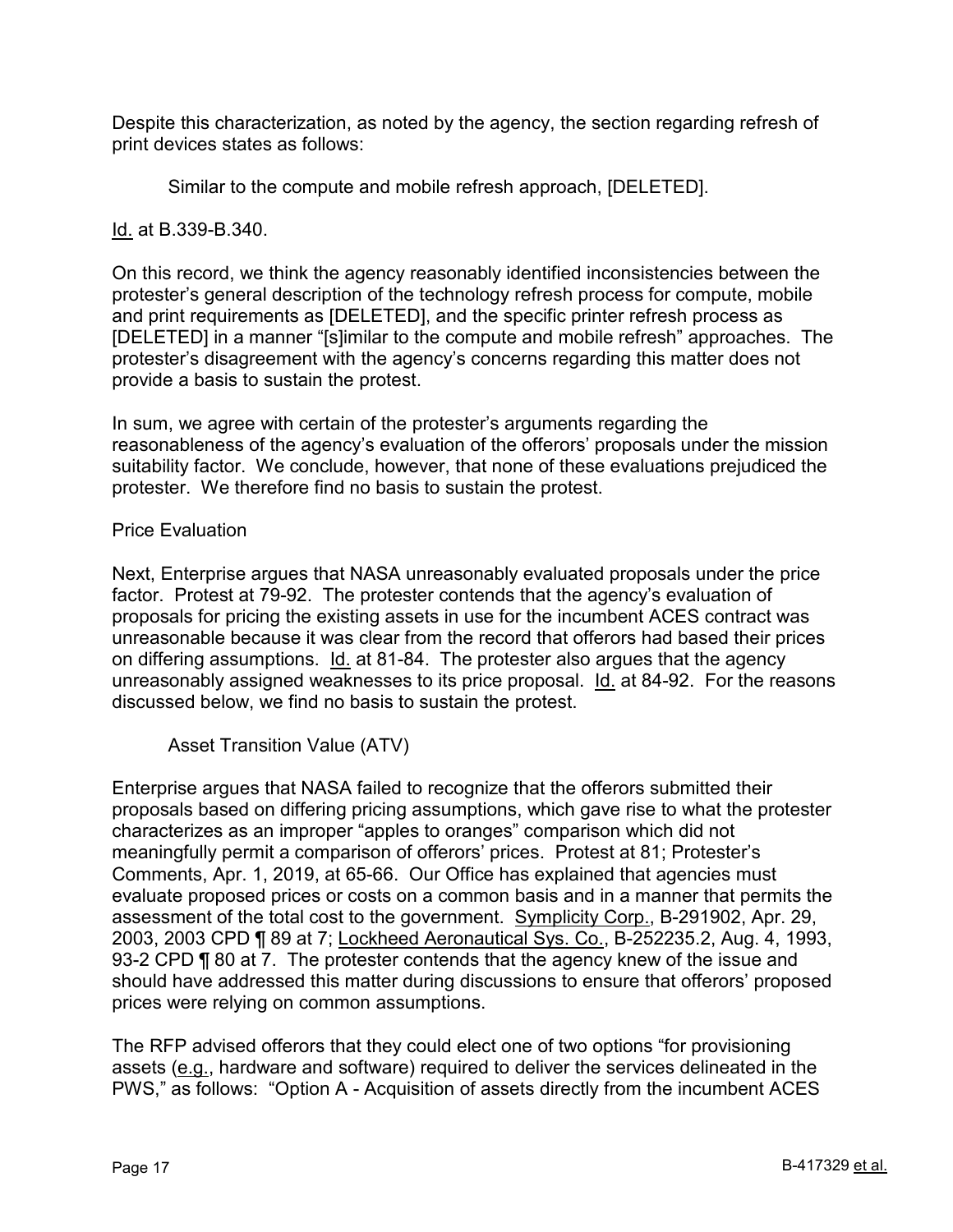Contractor," or "Option B - Delivery of all new assets." RFP at III-8. The RFP directed offerors to a NASA website which contained the ATV report, which listed equipment and a value for that equipment. Id. As relevant here, for option A, the RFP provided the following instructions:

The Offeror shall purchase the assets (URL: https://www.nssc.nasa.gov/ nest) during phase-in to ensure services required continue without interruption on the effective date of the contract. On a per asset basis, the maximum residual value shall be no more than the asset transition value per the ACES [Data Requirements Description (DRD)] IT-06 Asset Transition Value Report found on the NEST website. (The most recent update of ACES DRD IT-06 is dated February 1, 2018[)]. Those assets include but are not limited to:

1. Computers (e.g., Desktops and Laptops)

2. Cell phones, Smartphones, and Pagers

3. Printers and Multi-function Devices (MFDs)

4. Infrastructure servers, including software, owned by ACES (e.g., domain controllers and automated software update servers)

The Offeror shall inherit and support the remaining time to refresh of each asset acquired.

Id. The RFP further stated that "[r]egardless of the option chosen, the Offeror shall ensure that all services dependent upon the assets . . . continue without interruption." Id.

On September 15, 2017, per its requirement under the ACES contract, Enterprise provided NASA the ATV report, which stated that the value of the equipment was \$56.1 million. COS at 108; AR, Tab 20, ACES ATV Report, Sept. 15, 2017, at 3. On February 1, 2018, the day the solicitation was issued, the protester provided an updated version of the ATV report, which stated that the value of the equipment was \$56.2 million. COS at 107; AR, Tab 20, ACES ATV Report, Feb. 1, 2018, at 4. The protester subsequently agreed to allow the agency to post a redacted version of the ATV report to the bidder's library for the NEST competition. COS at 107. On March 12, the protester contacted the contracting officer to advise that the revised ATV report did not contain a number of items, including "a large number of seat-spares, monitors, docking stations, keyboards, mice, and other end user peripherals." AR, Tab 20, Email from Enterprise to Contracting Officer, Mar 12, 2018, at 1.

Leidos' proposal stated that it would choose option A, and purchase the required assets from the incumbent contractor, as follows: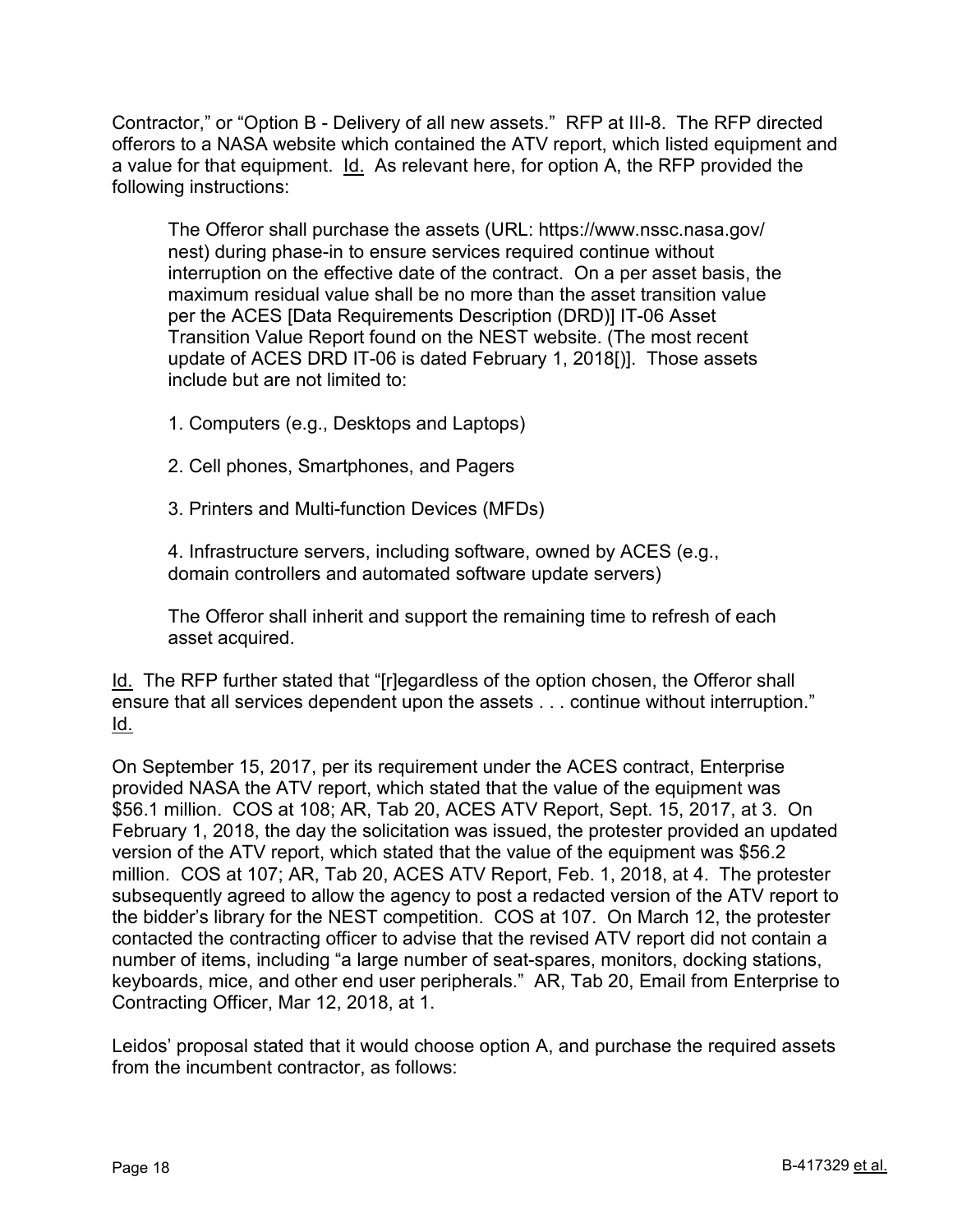In choosing Option A, we reached out to the incumbent contractor [Enterprise] to negotiate an agreement to purchase the existing ACES assets. Their commitment to support us and NASA in the ACES contract is as follows:

"Thank-you for your query regarding the ACES ATV. Please note that in addition to the ATV items listed in the posted DRD IT-06, within the NASA ACES enterprise environment today we have procured and provide support for a corresponding number of monitors, docking stations, keyboards, and mice; as well as a large seat-spares pool and many other end user peripherals, the value and identification of which is not included within ATV DRD-IT-06. As the ACES incumbent contractor, we are committed to the success of our NASA client. We will continue to fully execute our responsibilities under the ACES contract including the requirements identified within Section 4.5 of Contract NNX11AA01C, at such time as that may become necessary."

With [Enterprise]'s assurance that they are committed to the success of NASA, we anticipate no problems finalizing the purchase arrangement for the ACES ATV upon contract award.

AR, Tab 14a, Leidos FPR, Vol. I, at 271. Leidos stated that it "anticipates the cost of acquiring ACES incumbent owned assets is \$[DELETED]." AR, Tab 22, Leidos FPR, Vol. III, at 41.

Enterprise's proposal also stated that it would choose option A, and would transition the leases for the assets from the ACES contract to the NEST contract. AR, Tab 15a, Enterprise FPR, Vol. I, at I-251. The protester further stated the following regarding its approach: "For the NEST program, we will transition all the existing ACES assets to reduce up-front risk in the NEST program, while allowing us to maintain the existing refresh cycle timeline." Id.

The protester states that, consistent with its proposal to provide "all the existing ACES assets" its "proposed price for the assets it expected to transition was approximately \$[DELETED] more than the total value of all the assets listed under the [ATV report]." Protest at 82; see also Protester's Comments, Apr. 1, 2019, at 68 n.9 (clarifying that the difference between the protester's proposed price for the assets and value for the ATV report was \$[DELETED], rather than \$[DELETED] as initially stated in its protest). The protester argues that this additional cost was to address "amounts for computer monitors, docking stations, keyboards, mice, and other similar items--none of which were included on the [ATV] report, but all of which are assets under the incumbent contract that will need to be transitioned in order for the NEST contractor to perform," i.e., the items it cited in its March 2018 email to the contracting officer. Protest at 82.

As discussed above, the ATV report listed assets that would be transferred from the ACES contract, and specified a value of \$56.2 million for those assets. For option A,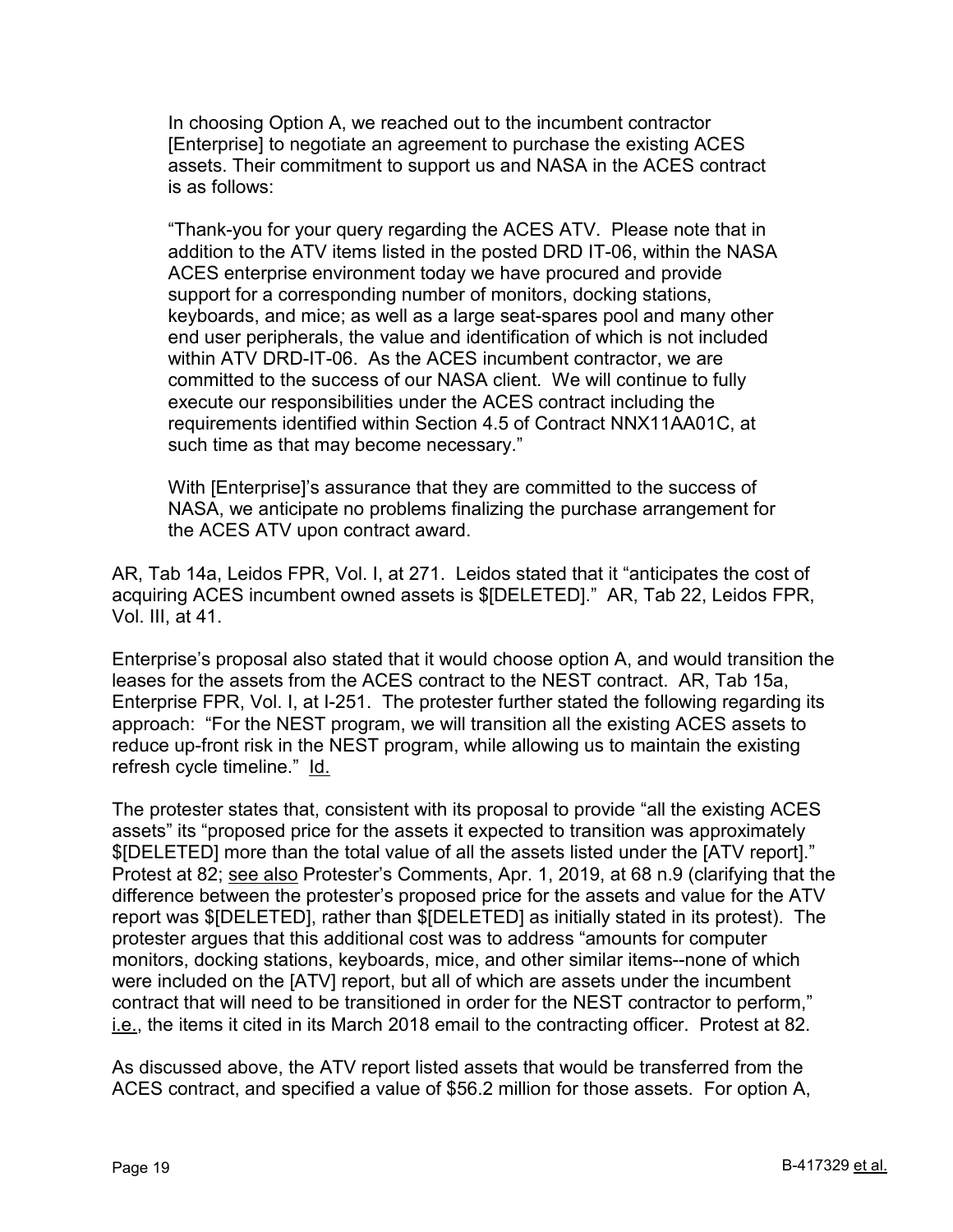the RFP provided the maximum value of the assets to be acquired from the incumbent "shall be no more than the asset transition value" listed in the report. RFP at III-8. The RFP also stated, however, that "[r]egardless of the option chosen, the Offeror shall ensure that all services dependent upon the assets . . . continue without interruption." Id. The protester and agency agree that the RFP required offerors to provide all assets necessary to perform the contract requirements, including any assets that are not included in the ATV report. Protester's Comments, Apr. 1, 2019, at 61; Agency Response to GAO Questions, May 2, at 8. The protester contends that although its price reflected the items not listed on the ATV report, the awardee's proposal did not. The protester contends, therefore that the offerors' proposals did not have a common basis for their prices. We conclude the record does not support the protester's arguments.

First, we agree with NASA that to the extent Enterprise believed that offerors' proposed prices were based on differing assumptions because the ATV report was incomplete, this was a matter known by the protester prior to the time for receipt of proposals. In this regard, the protester prepared the ATV report, and therefore knew that there were items that it had not included on the list. If the protester believed that the incomplete list would lead other offerors to propose on a different basis, the protester was required to challenge this matter prior to the time for receipt of initial proposals. See Bid Protest Regulations, 4 C.F.R. § 21.2(a)(1); see AmaTerra Envtl. Inc., B-408290.2, Oct. 23, 2013, 2013 CPD ¶ 242 at 3. Although the protester raised this matter with the agency on March 12, 2018, after the solicitation was issued, the protester's correspondence was not an agency-level protest, and the protester did not receive any notice from the agency that the solicitation would be amended to reflect this matter. See AR, Tab 20, Email from Enterprise to Contracting Officer, Mar. 12, 2018, at 1. We therefore find any arguments regarding the completeness of the ATV report to be untimely.

Next, the protester argues that although its proposal stated that it would transition "all the existing ACES assets," it contends the awardee did not propose to do the same because "Leidos . . . only priced the assets listed in the non-exhaustive NASA provided ATV report." Protester's Comments, Apr. 1, 2019, at 61; see also Protest at 83. The record shows, however, that Leidos was aware that there were additional assets from the ACES contract that were not included in the ATV report. As quoted above, the awardee's proposal expressly states that it had been informed by the protester that there were additional items not included in the ATV report. AR, Tab 14a, Leidos FPR, Vol. I, at 271. The protester therefore does not establish that the offerors had differing assumptions regarding the scope of assets to be transferred from the ACES contract, i.e., that the ATV report comprised all of the assets under the ACES contract.

In addition, with regard to price, the protester does not establish that the protester's and awardee's proposed prices for the ATV report put the agency on notice that the offerors' prices were based on differing assumptions. As discussed above, the RFP provided that the maximum value of the ACES assets listed in the report was the value set forth in that report. RFP at III-8. The RFP, however, did not require offerors to specifically identify a price for the ATV report, or to explain in their proposals what part of their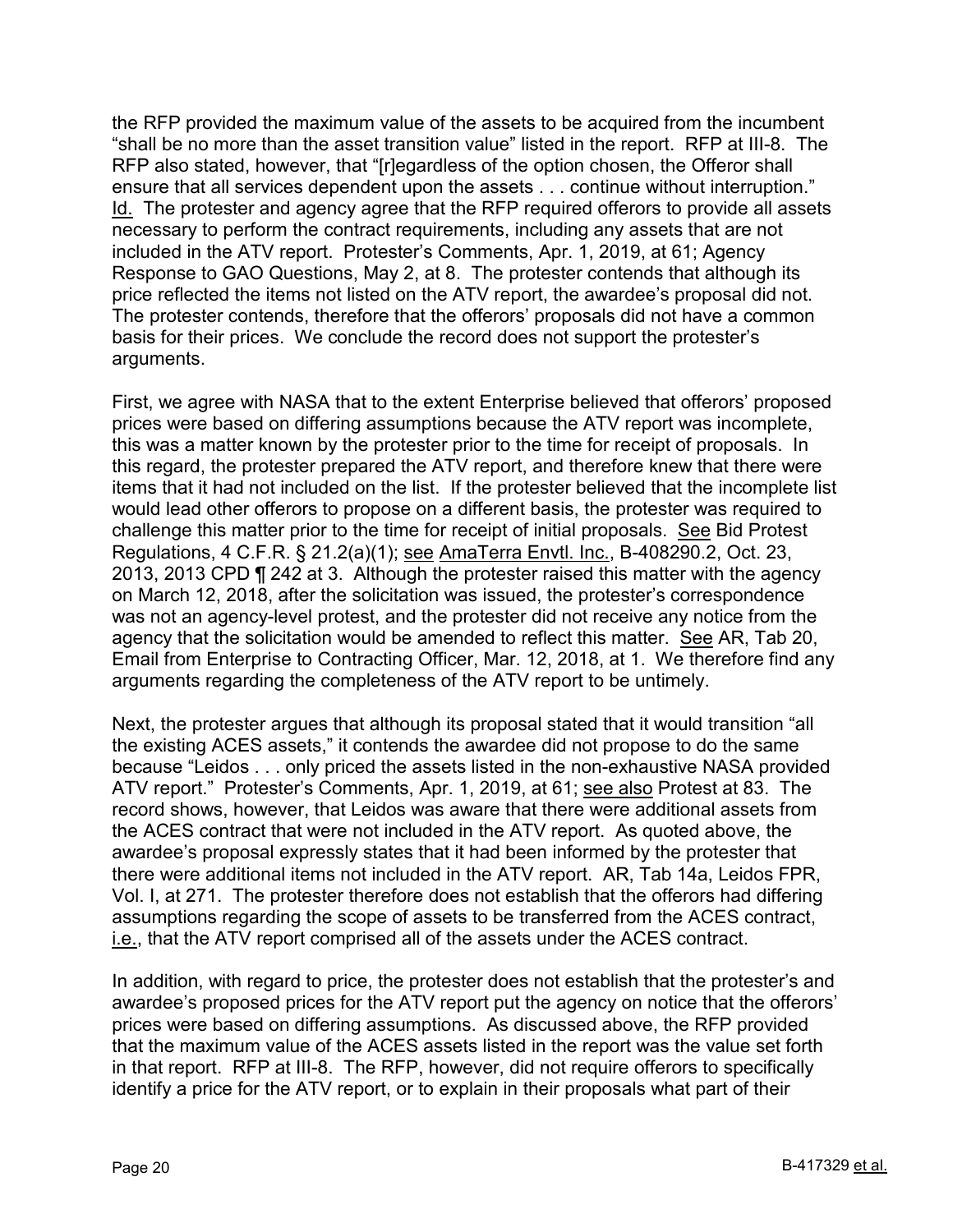prices were attributable to the ATV report assets as compared to other assets necessary for performance.

Significantly, the agency notes that the protester's proposal did not explain how the protester priced the assets listed on the ATV report or the assets not listed on the ATV report, or how the protester differentiated between these categories of assets. See Agency Response to GAO Questions, May 2, 2019, at 8. Enterprise contends that the \$[DELETED] difference between the ATV report asset value and the protester's proposed price should have been evident to the agency based on the information provided in its pricing spreadsheet. See Protest at 82 (citing AR, Tab 25, Enterprise FPR Attach. I-10, Tabs P-2C, P-2R). Based on our review of the spreadsheet, we agree with the agency that nothing in the cited portions of the protester's price proposal specifically mention the ATV report, or otherwise explain that the protester had valued the assets to be transferred in a manner that was different than the value of the ATV report.

Similarly, the protester does not point to any part of the awardee's proposal which indicates that Leidos failed to commit to provide all assets required, or that its price did not reflect additional assets required to perform the contract. Although Leidos proposed a price of \$[DELETED] for the ATV report assets, its proposal--as was the case with Enterprise's proposal--did not delineate how it priced additional ACES assets not listed on the ATV report.

In sum, under the terms of the RFP, an offeror's price proposal for the ATV report assets was not required to specifically address items not on the ATV report, and the protester's arguments about the awardee's proposal to purchase the assets listed in the ATV report do not establish that the awardee was unaware of the need to obtain other assets or that the awardee failed to price them.<sup>11</sup> For these reasons, we find no basis in the record to conclude that the agency knew or should have known that the protester had priced its proposal based on assumptions that differed from those relied upon by Leidos. See Lockheed Aeronautical Sys. Co., supra, at 6-7. In any event, the protester does not demonstrate that, even if the awardee should have proposed an additional \$[DELETED] to address what the protester contends is the value of the assets the

<span id="page-20-0"></span> $11$  Enterprise's comments on the agency's response to questions from our Office argues for the first time that the awardee's proposal took exception to the requirement to propose a fixed price. See Protester's Comments on GAO Questions, May 7, 2019, at 14. This argument, however, was raised 47 days after the protester received the awardee's proposal as part of the agency report. The timeliness requirements of our Bid Protest Regulations do not contemplate the piecemeal presentation or development of protest issues. See 4 C.F.R. § 21.2(a)(2) (requiring protest issues be filed within 10 days after the basis is known or should have been known); Lanmark Tech., Inc., B-410214.3, Mar. 20, 2015, 2015 CPD ¶ 139 at 5 n.2 (dismissing piecemeal presentation of protest arguments). We therefore conclude that this argument is untimely.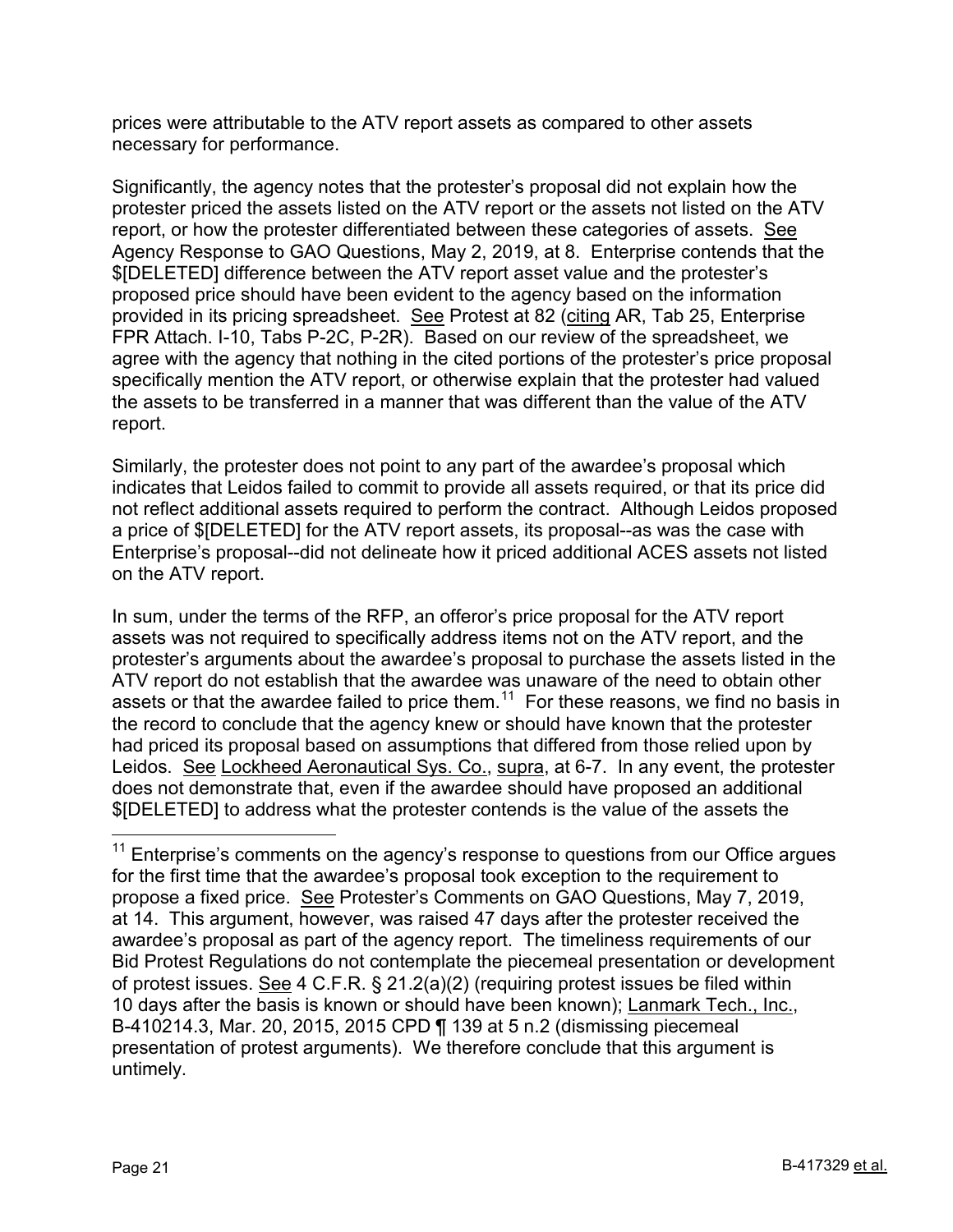protester did not disclose in the ATV report, this additional amount could not have resulted in prejudice, as the awardee's price was \$24 million lower than the protester's.

Finally, the protester argues that the agency should have assigned a weakness to Leidos' proposal for proposing a price for the assets in the ATV report of \$[DELETED], as opposed to the \$56.2 million listed in the report. Protester's Comments, Apr. 1, 2019, at 68. As discussed above, offerors were not required to propose a specific price for the ATV report assets. The protester, for example, does not point to a specific part of its proposal where it did so.

The awardee's proposal stated, in effect, that it believed it could purchase the assets listed in the ATV report for \$[DELETED], rather than \$56.2 million. AR, Tab 22, Leidos FPR, Vol. III, at 41. The agency contends that although the RFP specified that the maximum value of the ATV report would be the amount listed in the report, i.e., \$56.2 million, there was no requirement to propose a price at that level. Supp. MOL at 17. The agency states that while the awardee proposed to provide the ATV report assets at \$[DELETED] lower than the maximum stated value, the agency did not consider this a price risk. Supp. MOL at 17-18. To the extent the protester disagrees with the agency's judgment, we find no basis to sustain the protest.

Weaknesses Assigned to Enterprise's Price Proposal

NASA identified five risks associated with Enterprise's price proposal. AR, Tab 16, SEB Report, at 81-86. The agency assigned none to Leidos' proposal. AR, Tab 17, SSS, at 9. Despite these concerns, the agency found the protester's proposed price to be reasonable, and neither the SEB's evaluation nor the award decision state that the five risks assigned to the protester's proposal affected its evaluation under the non-price factors. Instead, the award decision states as follows: "The SEB concluded that both Leidos' and [Enterprise's] prices were reasonable and that no unbalanced pricing existed. In its FPR, Leidos addressed all pricing weaknesses that had been identified in discussions; [Enterprise] had some price risks that remained." Id.

We find that, even if the five price weaknesses were improperly assigned to the protester's proposal, there is no basis to conclude that the agency's actions here could have prejudiced the protester. Neither the SEB report nor the award decision state that these price weaknesses had any effect on the protester's mission suitability or past performance evaluations. Furthermore, the award decision did not state that the five weaknesses had any impact on the tradeoff decision. See AR, Tab 17, SSS, at 9. Elimination of the five weaknesses would place the protester and awardee in the same position of having no price weaknesses; nothing in the record suggests that elimination of these weaknesses would result in improvement of the evaluation of the protester's proposal under any other evaluation factor. We therefore conclude that there is no need to discuss these issues further. See Odyssey Mktg. Group, Inc., B-412695, B-412695.2, Apr. 21, 2016, 2016 CPD ¶ 109 at 6.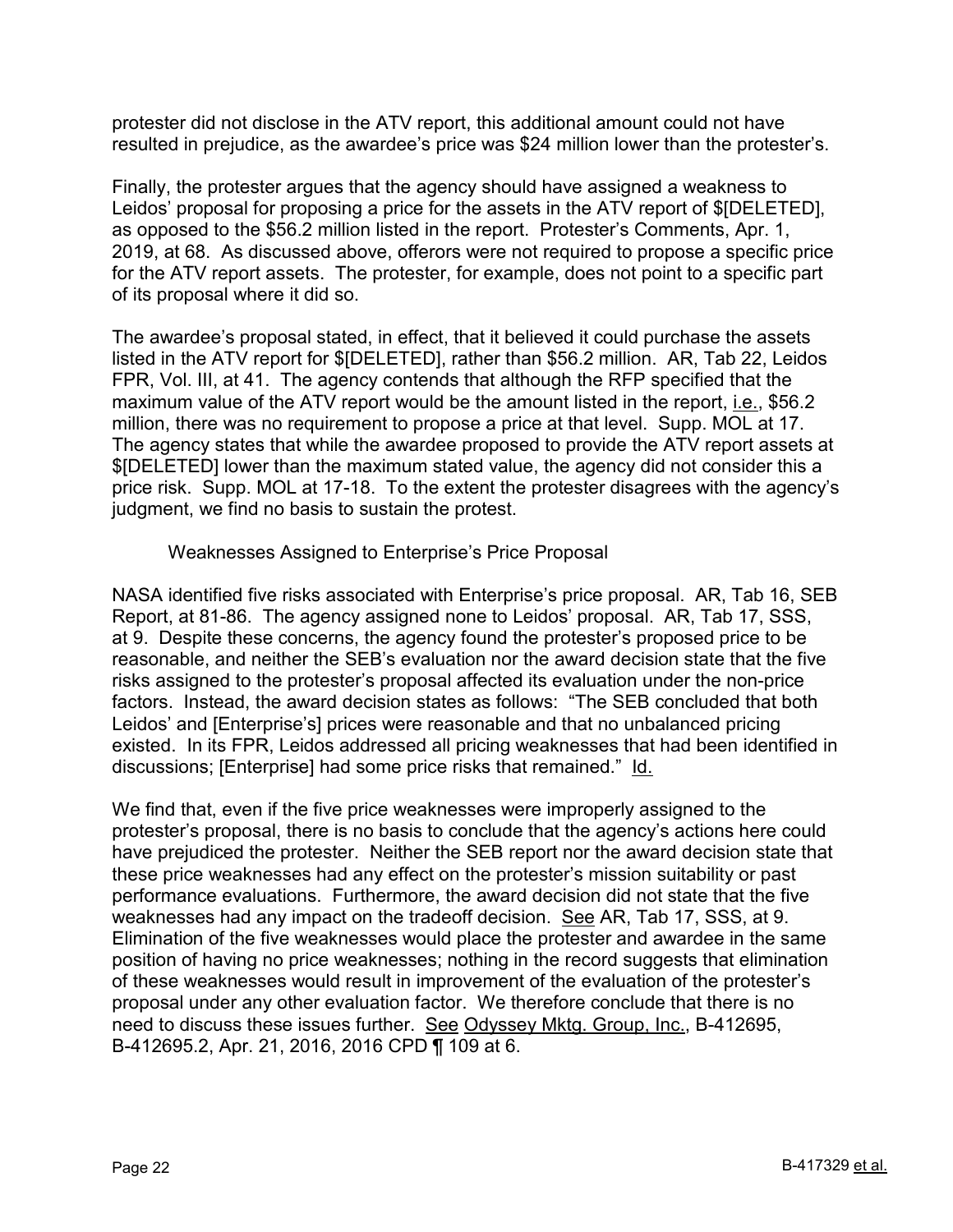#### Past Performance Evaluation

Next, Enterprise argues that NASA unreasonably evaluated offerors' past performance. Specifically, the protester contends that the agency unreasonably assigned a weakness to its proposal based on its performance of the incumbent contract, and unreasonably found one of the awardee's past performance references to be very highly relevant. Protest at 70-79. For the reasons discussed below, we find no basis to sustain the protest with regard to the challenges to the evaluation of the protester's past performance. Although we agree that the agency's evaluation of the awardee's proposal was not adequately documented, we conclude that this error did not prejudice the protester.

Our Office will examine an agency's evaluation of an offeror's past performance only to ensure that it was reasonable and consistent with the stated evaluation criteria and applicable statutes and regulations, since determining the relative merit of an offeror's past performance is primarily a matter within the agency's discretion. Richen Mgmt., LLC, B-409697, July 11, 2014, 2014 CPD ¶ 211 at 4. In conducting a past performance evaluation, an agency has discretion to determine the scope of the offerors' performance histories to be considered, provided all proposals are evaluated on the same basis and consistent with the solicitation requirements. Guam Shipyard, B-311321, B–311321.2, June 9, 2008, 2008 CPD ¶ 124 at 3. Although an agency is not required to retain every document generated during its evaluation of proposals, the agency's evaluation must be sufficiently documented to allow our Office to review the merits of a protest. Apptis, Inc., B-299457 et al., May 23, 2007, 2008 CPD ¶ 49 at 10. Where an agency fails to document or retain evaluation materials, it bears the risk that there may not be adequate supporting rationale in the record for us to conclude that the agency had a reasonable basis for its source selection decision. Solers, Inc., B-404032.3; B-404032.4, Apr. 6, 2011, 2011 CPD ¶ 83 at 9.

Here, offerors were instructed to provide information for up to five contracts "for similar efforts," with a minimum average annual incurred cost or price of \$35 million, and which are active or completed within 5 years of the release of the solicitation. RFP at III-20. The RFP advised that the agency would evaluate relevant experience, which was defined as "the accomplishment of work that is comparable in content, complexity, and size to the work required under this procurement." RFP at IV-8. The RFP further stated that the relevance "will also be assessed by considering[:] (1) services performed comparable in content, (2) size and complexity of the contract, (3) subcontract management, and (4) customer relationship management." Id. The agency was to evaluate the information provided by offerors in their proposals, "as well as any other information obtained independently by the Government." Id.

NASA assigned Enterprise's proposal a high confidence rating for the past performance factor, based on two significant strengths, four strengths, and one weakness. AR, Tab 17, SSS, at 5. NASA assigned Leidos' proposal a very high confidence rating, based on two significant strengths and three strengths. Id.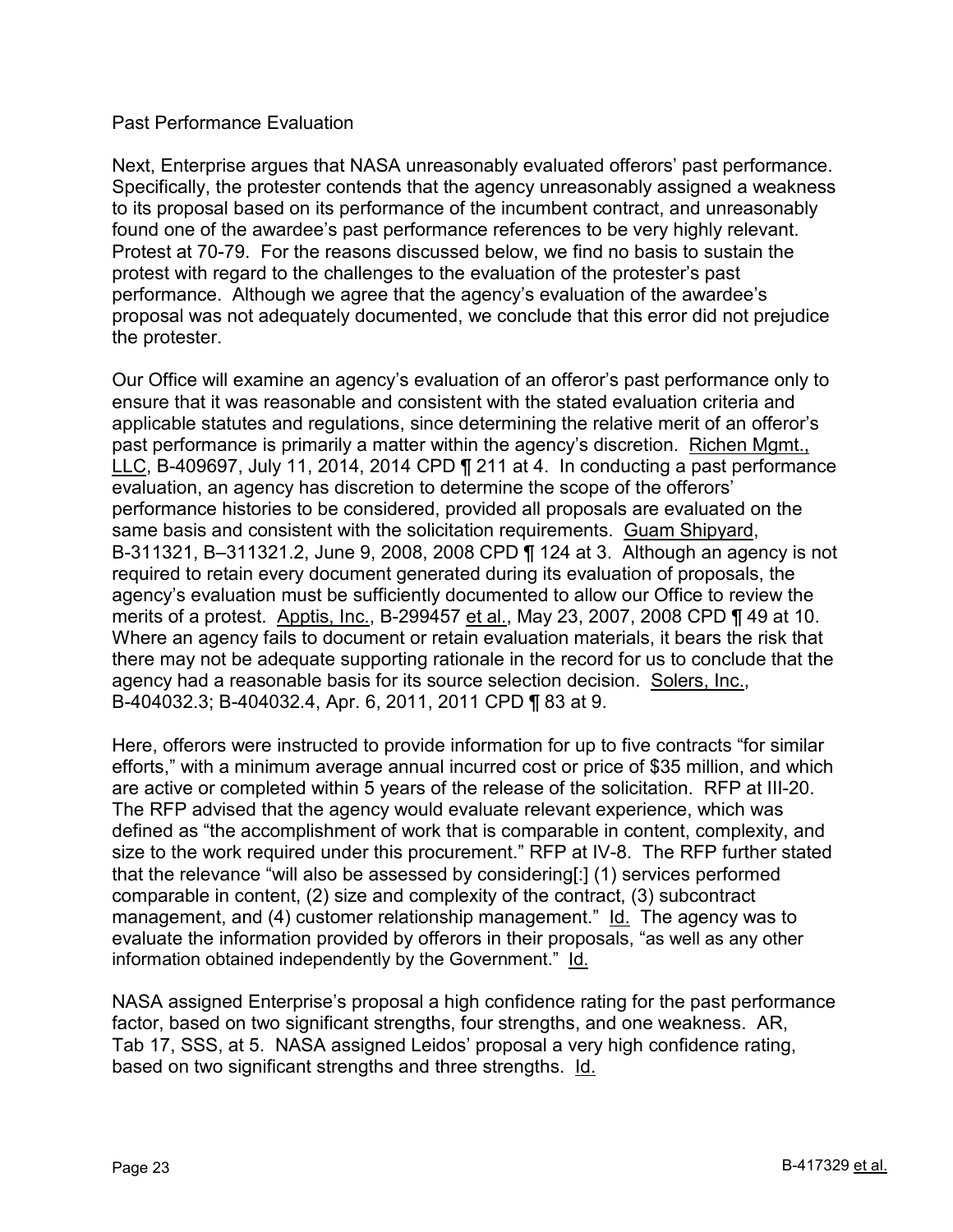#### Enterprise's Past Performance

Enterprise argues that NASA unreasonably assigned its proposal a weakness based on its performance of the incumbent ACES contract. Protest at 70-77. Although offerors were permitted to identify up to five contracts for the past performance evaluation, the protester did not identify the ACES contract in its proposal. See AR, Tab 5b, Enterprise Past Performance Proposal, at II-1. The SEB nonetheless considered the ACES contract to be relevant, obtained information regarding the protester's performance, and assigned the protester's proposal a weakness based on this contract. AR, Tab 16, SEB Evaluation, at 255. The agency stated that the protester's "overall Performance was Marginal" for the incumbent contract," and that "[t]he Offeror's performance on this contract increases the risk of unsuccessful contract performance." Id. at 230, 255.

Enterprise first argues that NASA unreasonably "cherry picked" certain negative ratings and findings from contractor performance assessment reports (CPARs) for the ACES contract. Protester's Comments, Apr. 1, 2019, at 47, 53-54. In particular, the protester contends that the agency gave disproportionate weight to performance issues in two CPARs, relating to the protester's performance from May 2015 to April 2016 and May 2016 to April 2017.

NASA noted that the CPARs for the protester's performance of the ACES contract assigned ratings of unsatisfactory to satisfactory in three areas: quality of performance, schedule, and management. AR, Tab 16, SEB Evaluation, at 252. In particular, the agency noted that the protester's performance was assigned unacceptable ratings for these three factors during the May 2015 to April 2016 and May 2016 to April 2017 periods. Id. Although there were some strengths noted regarding the protester's performance, the agency found that these were outweighed by "several areas where the Offeror either did not meet performance requirements or the quality of the work provided was not satisfactory and, as a result, adversely impacted NASA." Id. Among the problems listed in the CPARs and cited in the agency's evaluation were:

Two major ACES IT security plans with items crucial to NASA IT operations contain numerous unacceptable issues identified as the result of a third party assessment, resulting in an unacceptably vulnerable IT environment. . . .

There are thousands of required software updates for vulnerabilities (high or critical) that were not successfully deployed to ACES seats, despite the submission of multiple change requests and the identification of vulnerabilities by NASA for several months. . . .

<u>ld.</u> at 253.

In addition, the agency noted that the protester failed to meet its small business subcontracting goals, which resulted in the assignment of marginal ratings for several CPARs. Id. at 254. The agency also cited the following concern regarding the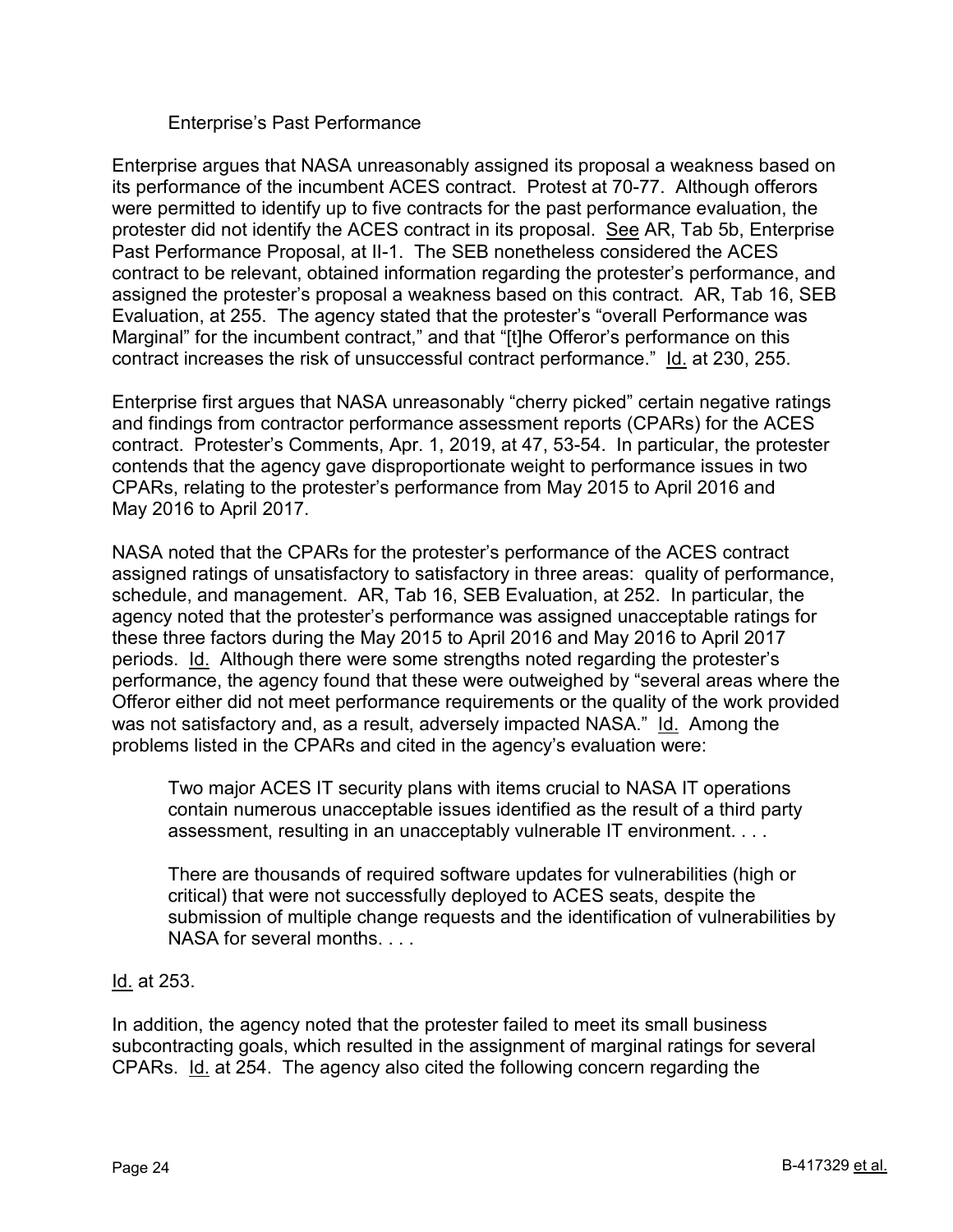protester's management of a request by its subcontractor for lost wage compensation in connection with the government shutdown in October 2013:

The Offeror displayed poor management of its subcontractor relations by directing the subcontractor to seek direct relief from NASA. This action taken by the Offeror was inappropriate and required NASA to spend valuable resources to prepare a response to the Offeror's subcontractor while ensuring NASA did not adversely affect the contractual relationship between NASA and the Offeror, and the Offeror and its subcontractor.

# Id. at 255.

The record also shows that for three of the five CPARs reviewed by the agency for the ACES contract, the contracting officer stated that he "would not" or "probably would not" recommend the protester for award of similar requirements based on the protester's performance. AR, Tab 6a, ACES CPAR 2012-13, at 8; ACES CPAR 2015-16, at 16; ACES CPAR 2016-17, at 11.

To the extent the protester argues that the agency unfairly focused on the most negative information within the CPARs, we find no basis to conclude that the agency acted unreasonably. In this regard, such a focus on significant performance is a matter well within the agency's discretion. See Guam Shipyard, supra.

Next, Enterprise argues that NASA failed to consider its most recent CPAR for the ACES contract, which covered the period of performance for May 2017 to April 2018. The protester contends that information in this CPAR would have established that the weakness assigned to the protester's proposal under the past performance factor relating to the ACES contract was not reasonable. The agency acknowledges that it did not review this CPAR, but states that it was not available at the time the agency conducted the evaluation of offerors' past performance.

Although an agency is not required to identify and consider each and every piece of past performance information, it must consider information that is reasonably available and relevant as contemplated by the terms of the solicitation. General Dynamics, American Overseas Marine, B-401874.14, B-401874.15, Nov. 1, 2011, 2012 CPD ¶ 85 at 6. Our Office has explained, however, that there is no general requirement that an agency continue to seek updated performance information once its past performance evaluation is complete--even where the performance concerns the incumbent contract. Erickson Helicopters, Inc., B-409903, B-409903.2, Sept. 5, 2014, 2014 CPD ¶ 288 at 6; CMJR, LLC d/b/a Mokatron, B-405170, Sept. 7, 2011, 2011 CPD ¶ 175 at 7-8.

The RFP was issued on February 1, 2018, and the past performance portions of offerors' proposals were due on March 6. COS at 3. The SEB reviewed five CPARs for the protester's performance of the ACES contract for performance between May 2012 and April 2017. Id. at 103-104. The agency states that it did not consider Enterprise's past performance for the ACES contract during the May 2017, through April 2018,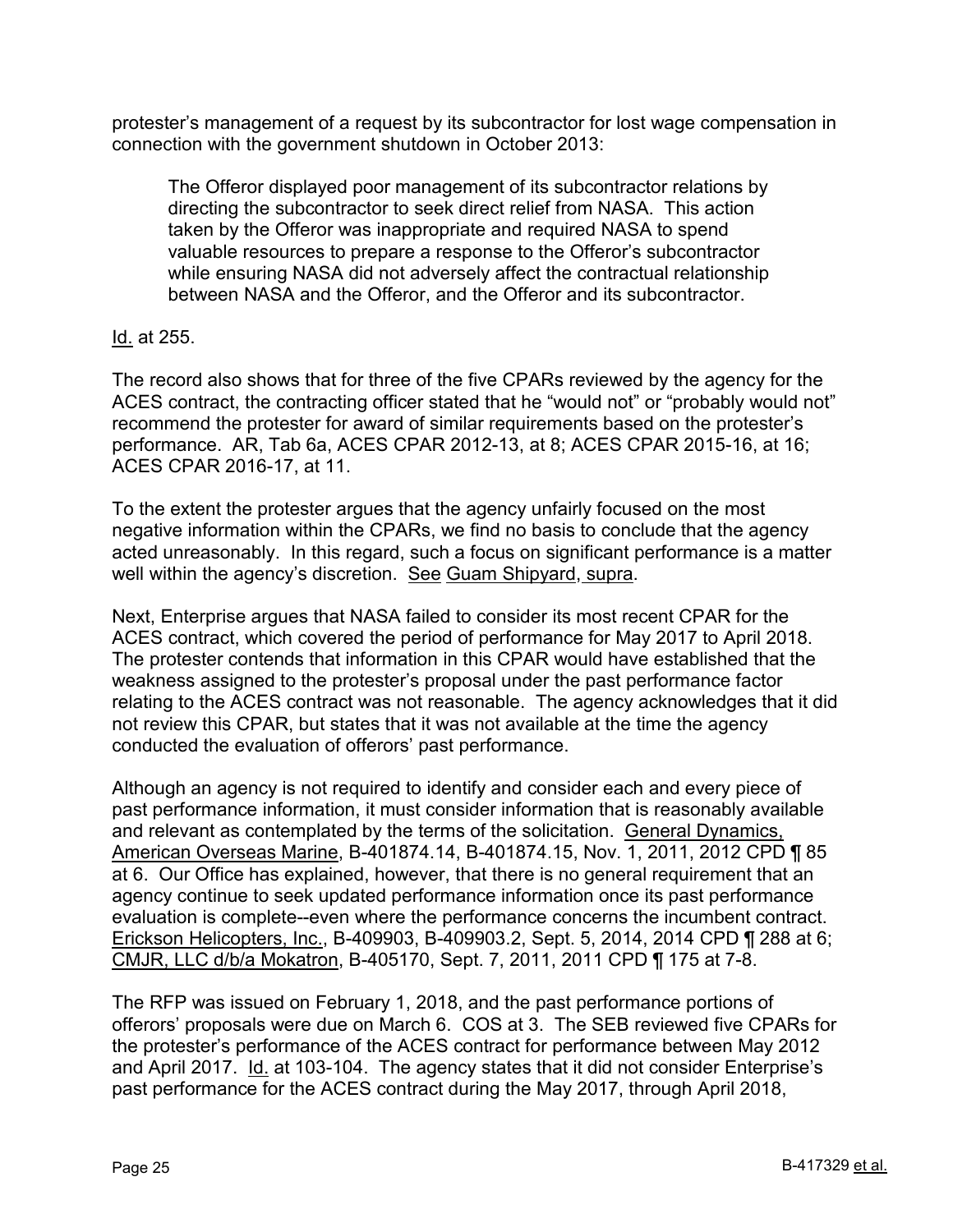period because the CPAR for this period was not available at the time of the evaluation. Supp. COS at 13. The agency completed its evaluation of offerors' past performance on September 14. Id. The agency conducted discussions with Leidos and Enterprise in early October 2018, and provided an opportunity to submit revised proposals by October 29. The protester's FPR did not revise its past performance information, and the agency therefore did not revise the past performance evaluation. COS at 22.

On November 30, the agency provided the protester a copy of the completed ACES CPAR for the May 2017, through April 2018, period, and advised that the protester could submit comments in response by January 29, 2019. See Protester's Comments, Exh. 29, Email from Agency to Enterprise, Nov. 30, 2018. On December 11, the agency provided the final briefing to the SSA, which included the SEB's past performance evaluation findings and ratings. AR, Tab 16, SEB Report, at 2. On December 21, the SSA selected Leidos' proposal for award. AR, Tab 17, SSS, at 10. On January 28, 2019, the protester entered its rebuttal comments to the CPAR. COS at 103.

The protester argues that the record shows that members of the SEB were aware of the CPARS for 2017-2018 prior to the SEB's briefing the SSA, and prior to the SSA's award decision. Protester's Comments, Apr. 1, 2019, at 52. Based on the record here, we agree with the agency that the agency reasonably evaluated Enterprise's past performance based on the available information. As noted above, the agency concluded its past performance evaluation of offerors' past performance approximately 3 months prior to the issuance of the ACES CPAR for the 2017-2018 period. We see no basis to conclude that the agency unreasonably failed to reopen the past performance evaluation months after the evaluation had been completed, in order to consider the completed CPAR.[12](#page-25-0) See Erickson Helicopters, Inc., supra; CMJR, LLC d/b/a Mokatron, supra.

Next, Enterprise argues that NASA failed to consider the rebuttals it provided in the CPARs for its performance of the ACES contract. In both cases cited by the protester, however, the record shows that the agency directly responded to the protester's rebuttals in the CPARs. Moreover, the contracting officer states that the agency considered all rebuttals provided in the protester's CPARs. COS at 103.

<span id="page-25-0"></span> $12$  In any event, as the intervenor notes, the CPAR for the ACES contract covering the May 1, 2017, through April 30, 2018, period shows, at best, a modest improvement in the protester's performance. This CPAR states that the protester's performance for the ACES contract improved under the small business category from marginal to satisfactory, and under the regulatory compliance category from unsatisfactory to satisfactory. See Protest, Exh. 14, ACES CPAR 2017-18, at 2. However, the protester's ratings under the quality factor remained unsatisfactory, and the ratings under the schedule and management factors remained marginal. Id. at 1-2. Additionally, the contracting officer stated that, based on Enterprise's performance, she would not recommend award to the protester for similar requirements in the future. Id. at 8.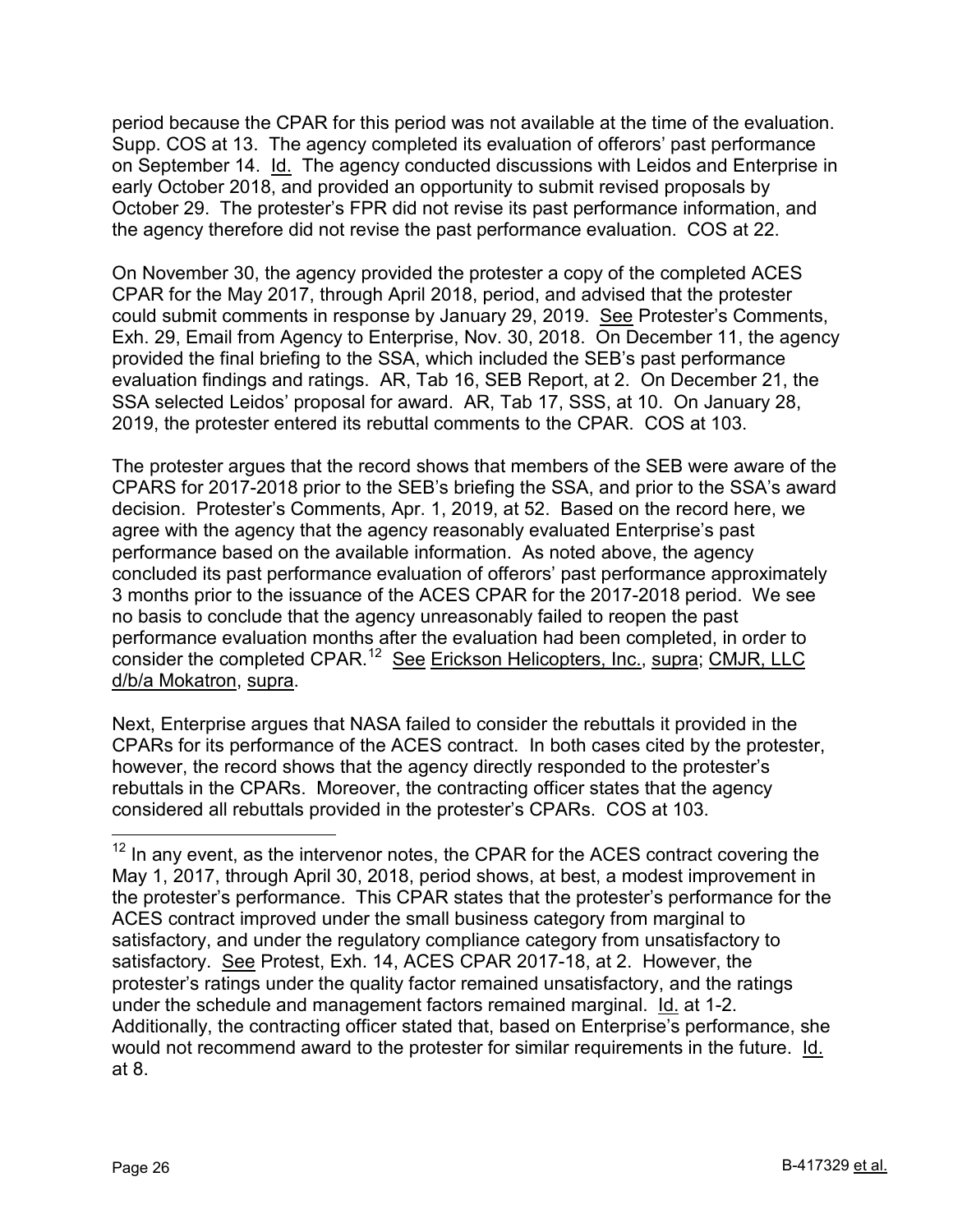In the CPAR for May 2013 to April 2014, the agency assigned a marginal rating based on the protester's failure to meet four of the six small business utilization goals for the ACES contract. AR, Tab 6a, ACES CPAR 2013-14, at 2, 9. In the rebuttal portion of the CPAR, the protester stated that it had been "deceived" by one of its subcontractors as to its small business status. Id. at 15. The protester argued that it relied on the subcontractor's representations in good faith, and that but for the deception, it could have subcontracted with other firms that would have allowed it to meet the small business subcontracting goals. Id.

The CPAR included a statement by the NASA reviewing official that the rebuttal had been reviewed and rejected, and that the agency found no basis to alter the marginal rating based on protester's comments. Id. at 16. Additionally, the record shows that the protester's performance problems continued, as the protester failed to meet its small business utilization goals in the CPARs for May 2014 to April 2015, May 2015 to April 2016, and May 2016 to April 2017. AR, Tab 6a, ACES CPAR 2014-15, at 2; Tab 6a, ACES CPAR 2015-16, at 2; Tab 6a, ACES CPAR 2016-17, at 2. The protester, however, did not include a specific rebuttal to the ratings in those three CPARs, aside from noting in the CPAR for April 2014 to May 2015 that the protester "concur[ed]" with the marginal rating. AR, Tab 6a, ACES CPAR 2014-15, at 8.

The protester also argues that the agency failed to consider its rebuttals in connection with the May 2016 to April 2017 CPAR, which rated the protester's performance as unsatisfactory under the quality and regulatory compliance factors, and marginal under the management and small business compliance factors. Protester's Comments, Apr. 1, 2019, at 48-49.

The record shows that the reviewing official expressly stated that he found no basis to change any of the assigned ratings, because certain of the rebuttal responses concerned performance outside the rating period, while other responses were viewed by the reviewing official as "inaccurate." AR, Tab 6a, ACES CPAR 2016-17, at 14. Also, as discussed above, the agency states that the SEB reviewed this CPAR as part of its evaluation, including all rebuttals included in the report. See Supp. COS at 13. We therefore find no basis on the record to conclude that the agency failed to consider the entirety of the CPARs in its evaluation of the protester's proposal.

# Leidos' Past Performance

Next, Enterprise argues that one of the two significant strengths assigned to Leidos' past performance record was unreasonable because it was based on a non-relevant contract reference. The agency found two of Leidos' contract references to be very highly relevant, including the Facilities Development and Operations (FDOC) contract with NASA for mission facilities development and operations that currently support the International Space Station Program at the Johnson Space Center. AR, Tab 16, SEB Report, at 73, 261.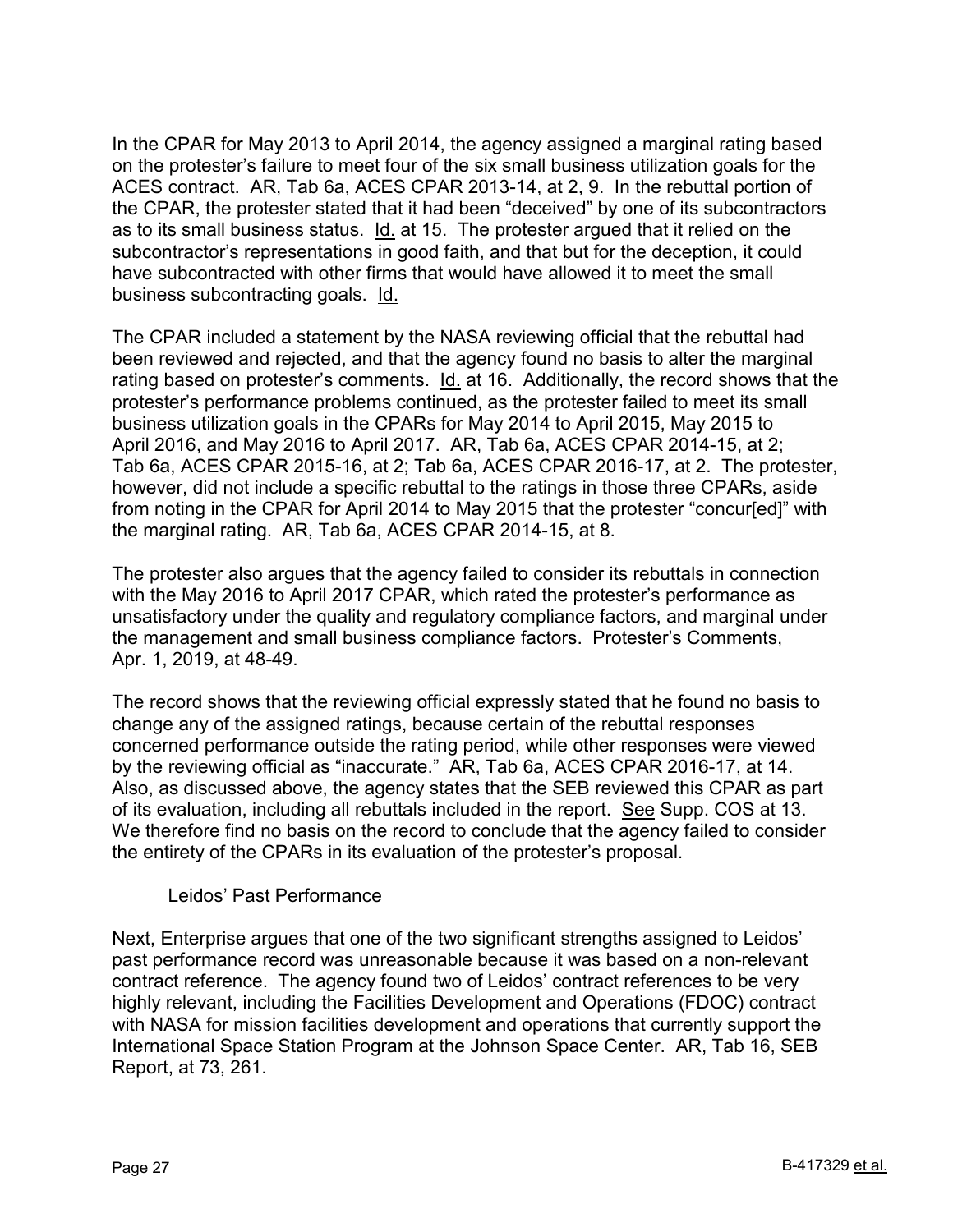The agency found that the FDOC contract was "highly relevant to sixteen (16) of nineteen (19) NEST PWS elements." AR, Tab 16, SEB Report, at 73. The agency's evaluation noted that the CPAR stated that Leidos received exceptional ratings for the "execution and completion of NASA Mission Control Center systems and services," and also reported that the awardee received high or very high ratings for all performance areas. Id. For this reason, the agency concluded that "this exceptional performance and high relevancy greatly enhances the potential for successful contract performance." Id.

Enterprise argues that the FDOC contract should not have been found very highly relevant because it has little to no relevance to the work required under NEST. Protester's Comments, Apr. 1, 2019, at 56. With regard to the agency's conclusion that the FDOC contract was relevant because that contract involved significant work for 16 of 19 NEST PWS elements, the protester contends that there is no analysis in the contemporaneous record as to why the work is similar.

The agency explains that it evaluated the relevance of the FDOC contract based on past performance questionnaires that were completed by the FDOC contracting officer's representative. COS at 102; Agency Response to GAO Questions, May 2, 2019, at 6. As the protester notes, however, the questionnaire asked the FDOC contracting officer's representative to evaluate whether the FDOC contract was similar to the NEST requirements based on general terms such as "contract management," and "program management," without providing detailed descriptions of the NEST requirements. See AR, Tab 6c, FDOC Questionnaire, at 4.

On this record, we agree with Enterprise that NASA did not clearly explain its basis for finding that the FDOC contract was very highly relevant to the NEST requirements. Nonetheless, even assuming the awardee's performance of the FDOC contract should have been discounted--or even excluded from consideration--there is no basis in the record to conclude that the protester was prejudiced by this error. In this regard, as discussed above, we conclude that the agency reasonably assigned a weakness to the protester's proposal based on its performance of the ACES contract, and find no basis to conclude that the agency's assignment of a very high confidence rating to the awardee under the past performance factor was unreasonable. Even if the awardee's evaluation rating was lowered to a similar high confidence rating, this change, along with others discussed herein and summarized below, would not have reasonably put the protester in line for award. On this record therefore, we find no basis to sustain the protest regarding the agency's past performance evaluation.

# Summary of Prejudice

For the reasons discussed above, we find that NASA's evaluation of Enterprise's and Leidos' proposals was unreasonable in the following areas: (1) a failure to assign a weakness to the awardee's proposal in connection with non-compliant equipment, (2) a failure to assign part of a strength to the protester's proposal regarding OLAs in connection with the management approach subfactor of the mission suitability